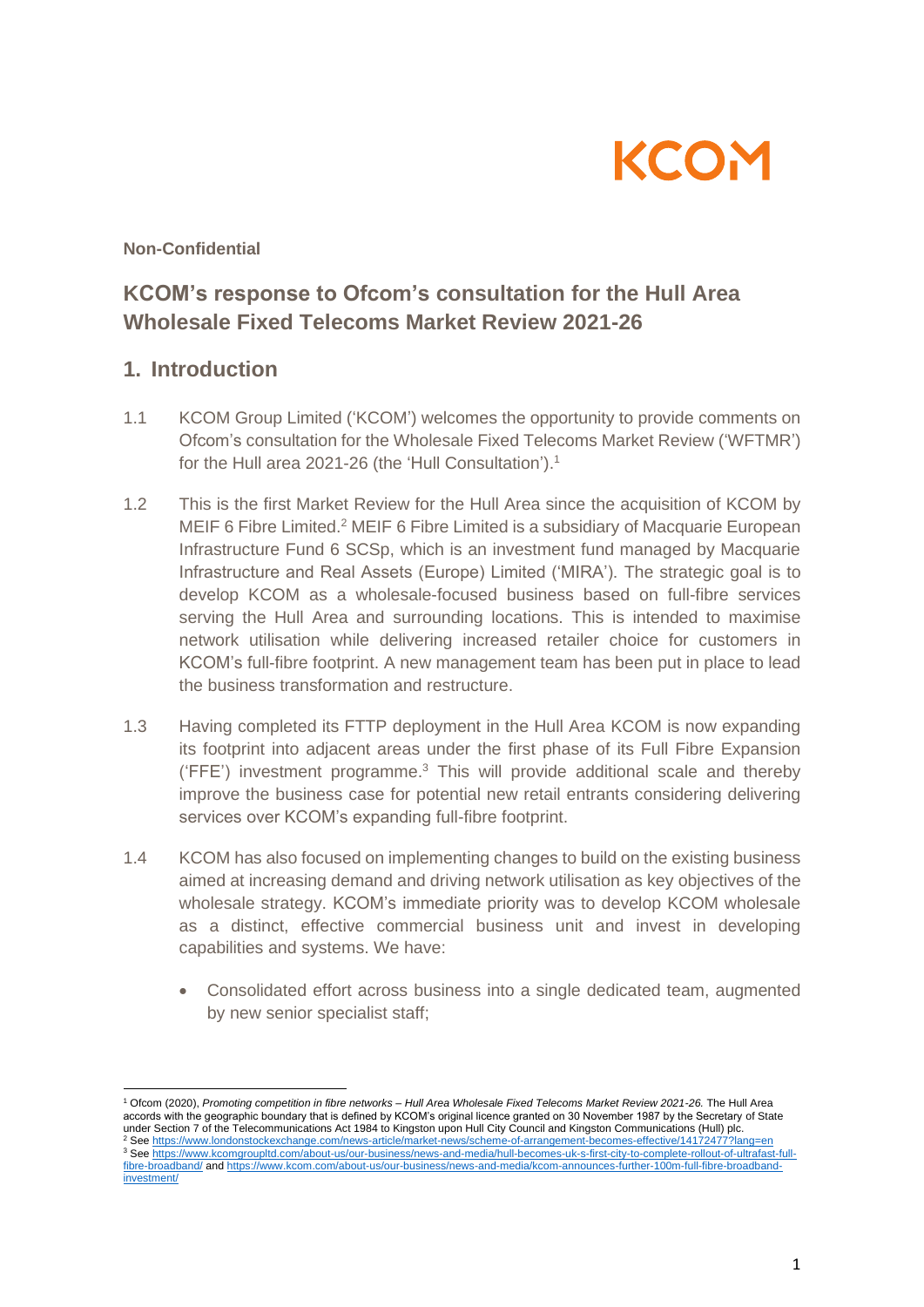

- Appointed a Managing Director to lead the wholesale business;
- Created a separate identity for the wholesale business and demonstrated commercial intent through marketing and renewed engagement with CPs and the wider wholesale market;
- Carried out ongoing work with current and prospective wholesale customers to ensure that our product portfolio provides them with the right solutions to meet their needs; and
- Initiated a programme of investment in improved capabilities in IT systems to ensure OSS and BSS support our wholesale objectives, and with the first release of a new customer portal in March 2021. 4

#### **We need focus to deliver on our wholesale-focused strategy**

- 1.5 KCOM recognises the importance Ofcom attaches to developing retail competition further in the Hull Area. We agree that there is scope to increase the presence of Communications Providers ('CPs') using KCOM access products to compete in the fibre broadband market in Hull. We support this objective and consider that our wholesale strategy can play a key role in bringing it about.
- 1.6 Whilst it will take time to complete the transformation of KCOM we expect that the impact of our wholesale strategy will start to be seen in the market review period. Over time, we believe KCOM's shift toward a wholesale fibre focused business has the potential to deliver a material increase in retail competition in the fibre broadband market in the Hull Area and the FFE, to the benefit of households and businesses.
- 1.7 This process will require considerable focus and effort by colleagues in our newly formed wholesale business unit to get right. Both MIRA and the senior leadership of the business are fully committed to doing so, building on MIRA's experience of implementing such a strategy in other countries.<sup>5</sup>
- 1.8 KCOM note that any remedy will have an opportunity cost and an impact on other services and customers. As we explain in our response, KCOM is concerned that Ofcom's proposals to develop a new Dark Fibre Access ('DFA') product and new interconnection arrangements in the WLA market will hinder our ability to deliver

<sup>4</sup> See https://www.kcom.com/regulatory/kcom-wholesale/service-information/new-services-and-strategic-it-developmen

<sup>5</sup> MIRA's telecoms portfolio includes TDC in Denmark and INEA in Poland, which were acquired by MIRA in 2018 and 2017 respectively. Since MIRA acquired TDC in 2018 it has committed to an extensive expansion of its FTTP network, and also reorganised TDC to separate the wholesale infrastructure business from the retail business. When MIRA acquired INEA it was a vertically integrated telco, and MIRA has since refocused it on the wholesale market with most major CPs in Poland now wholesale customers of INEA.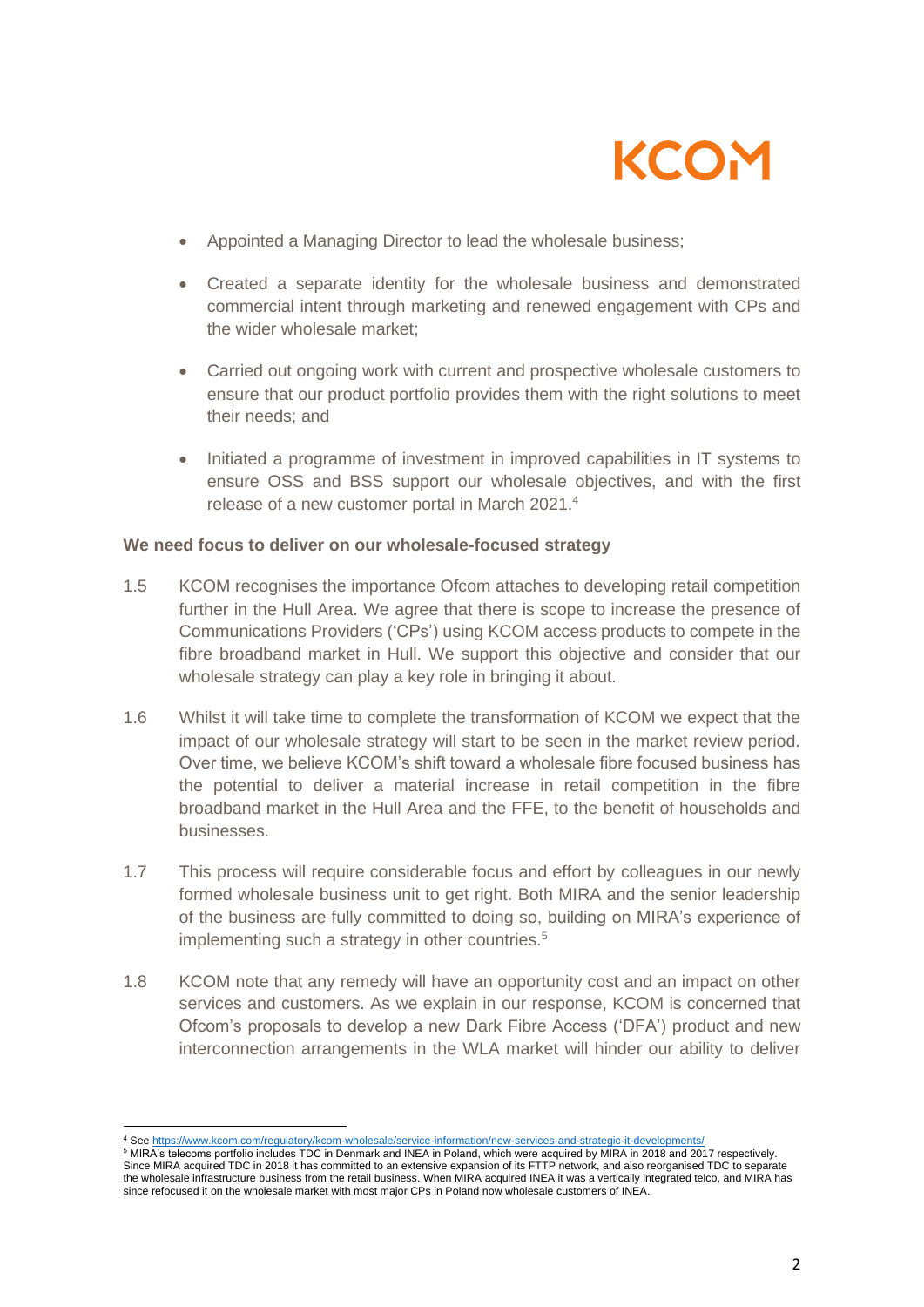

the significant body of work required to realise the benefits of our wholesale strategy for the market.

#### **Structure of submission**

- 1.9 The remainder of this submission sets out KCOM's comments on Ofcom's proposals in the Hull Consultation. The structure of the submission is as follows:
	- Section 2 provides a summary of KCOM's comments on Ofcom's proposals
	- Section 3 sets out our comments for the Leased Line Access market
	- Section 4 sets out our comments for the Wholesale Local Access market
	- Section 5 sets out our comments for the Wholesale Broadband Access market
	- Section 6 sets out our comments for the voice markets
	- Section 7 sets out our comments in relation to Regulatory Financial Reporting
	- Section 8 sets out our comments on the draft Legal instruments

## **2. Summary**

- 2.1 This section summarises our key comments on Ofcom's proposals. As noted above, KCOM is concerned that Ofcom's proposals to mandate DFA in the Leased Line Access Market and new interconnection arrangements in the Wholesale Local Access ('WLA') market will hinder efforts to deliver the significant body of work required to realise the benefits of our wholesale strategy for the market. Given KCOM's scale, we do not have the resources of much larger players such as Openreach and developing these products will require significant time and resources.
- 2.2 Moreover, KCOM is not aware that there is material relevant commercial demand in the Hull Area for DFA or new interconnection arrangements in the WLA market. We consider that the interests of consumers would be better served by allowing KCOM and CPs to establish an effective portfolio of commercial wholesale services that meet the needs of those wishing to compete downstream, backed up by the suite of existing regulated services. By disrupting KCOM's efforts to refocus the wholesale business, Ofcom's proposals risk unnecessarily hampering the development of greater downstream competition.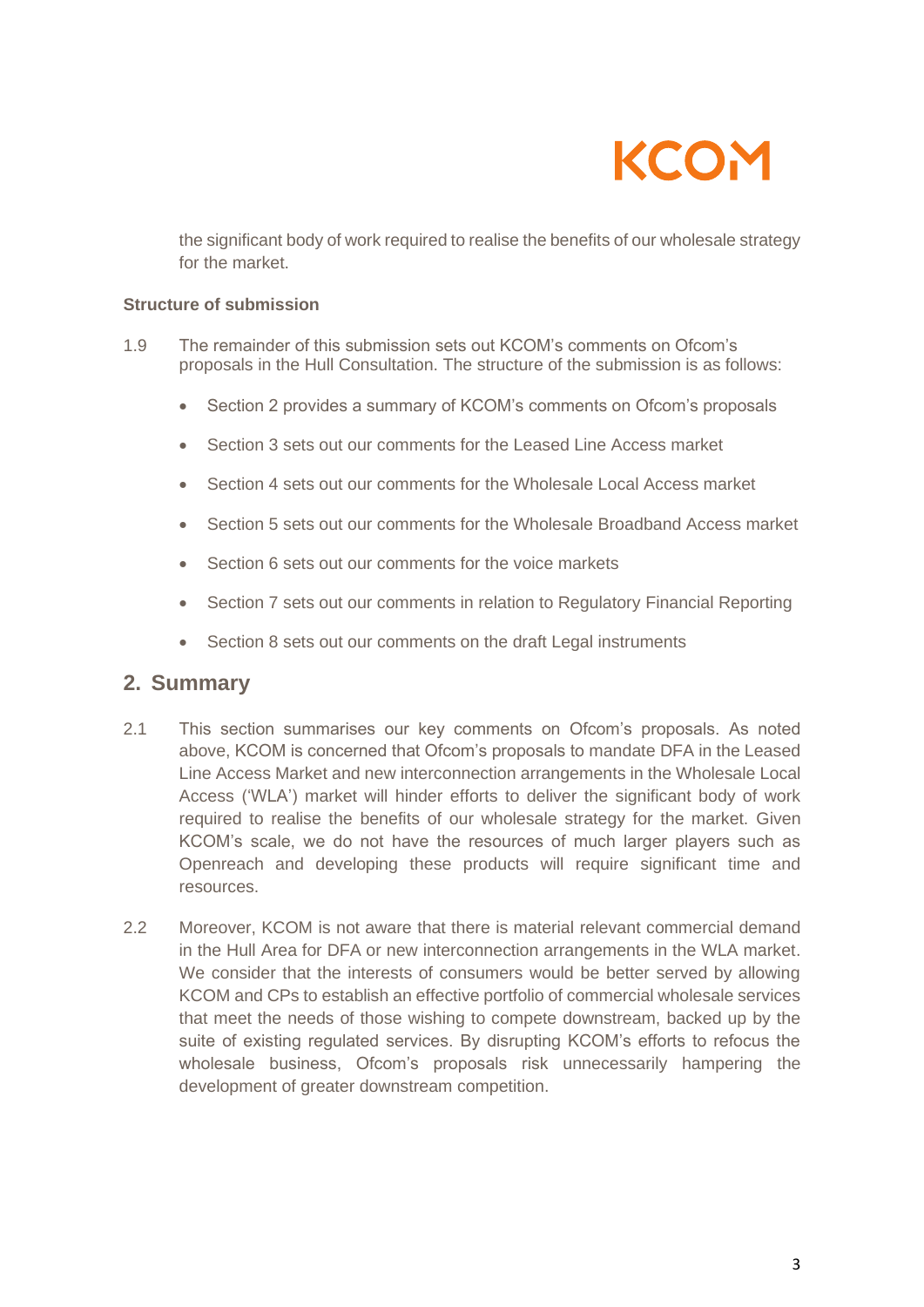

- 2.3 **KCOM disagrees with the DFA remedy and considers that it is unnecessary and disproportionate**. As we explain in Section 3, KCOM considers that DFA will be costly and disruptive for KCOM, not least because of its network architecture. Furthermore, we have seen no evidence to suggest there is significant demand for DFA or that it would lead to material benefits in the Hull Area, as claimed by Ofcom. KCOM is also concerned that the proposal to benchmark DFA charges against Openreach fails to recognise the significant differences between KCOM's network and Openreach's network.
- 2.4 **KCOM considers that the proposed direction to require it to develop a new interconnection product is unnecessary and inappropriate.** KCOM is not aware of material demand for alternative interconnection arrangements, and we have not received any reasonable requests for such a product. In these circumstances, we consider that it is inappropriate for Ofcom to direct KCOM to commit resources to develop these new products and incur costs that it may not be possible to recover in charges if demand is low. As noted above, this risks impeding KCOM's planned improvements to its wholesale platform by diverting scarce resources to the development of a new set of interconnection products.
- 2.5 KCOM considers that the existing Statement of Requirements ('SoR') process provides an adequate and appropriate mechanism for managing requests from one or more CPs. KCOM stands ready to engage with CPs to understand better their interconnection arrangements and to work with them to develop appropriate alternatives if needed, including some form of distant interconnect product. However, to manage the demand risk faced by KCOM and to align incentives, KCOM believes that a more appropriate solution would be that CPs should be required to place a committed order before KCOM undertakes the work required to develop new products.
- 2.6 **KCOM supports deregulation of the Wholesale Broadband Access (WBA) market.** KCOM considers that resellers will continue to value our 'white label' Connect Fibre broadband product. This product provides a point of competitive entry for small, innovative companies, and our current intention is to continue to make it available. KCOM also currently intends to continue to offer an aggregated fibre wholesale broadband access service on commercial terms. Some CPs have previously expressed interest in purchasing wholesale bitstream services from KCOM, and we are keen to explore whether our Wholesale FibreLine Access product remains relevant for CPs.
- 2.7 **KCOM supports the deregulation of copper voice markets**. KCOM welcomes this deregulation given the static or declining volumes of these legacy products. We will develop transition plans to migrate customers onto new fibre services in a way that avoids undue disruption.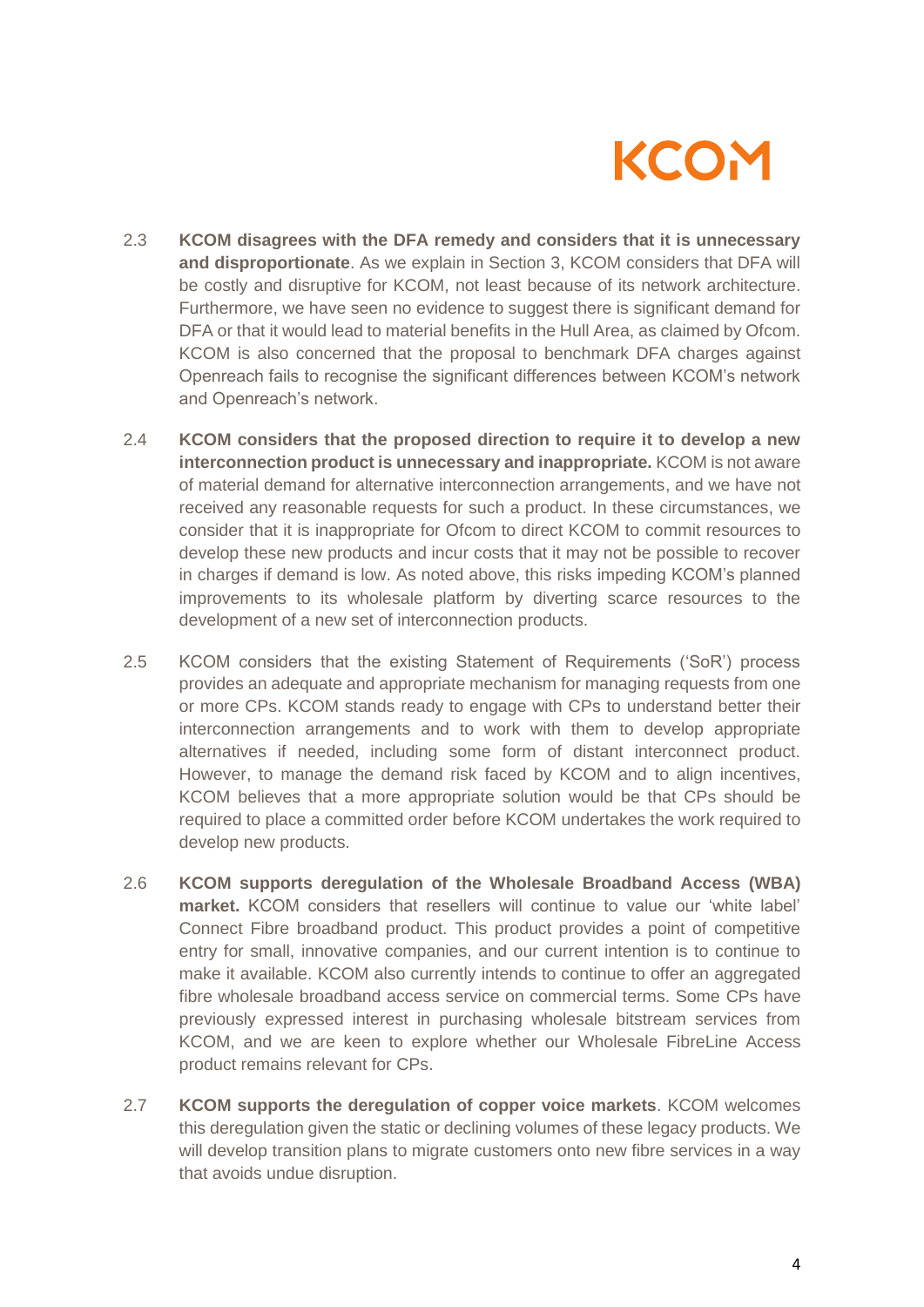

## **3. Leased Line Access Market**

- 3.1 Ofcom proposes to find that KCOM has Significant Market Power ('SMP') in the market for leased line access ('LL Access') in the Hull Area and to mandate a specific Dark Fibre Access ('DFA') remedy.
- 3.2 Ofcom has previously considered whether to impose passive remedies (including DFA) in the 2019 Business Connectivity Market Review ('2019 BCMR'). In its final statement in June 2019, Ofcom determined that it was not proportionate to impose an SMP obligation on KCOM to provide DFA due to the lack of demand in the Hull Area.<sup>6</sup> Ofcom also recognised the presence of sector-wide passive access remedies in the form of the ATI Regulation 2016 should a CP wish to make a reasonable request of KCOM for duct and pole access, which KCOM has demonstrated its willingness to do.
- 3.3 Given that the 2019 BCMR concluded a little over a year ago, KCOM is surprised that Ofcom now considers that it would be appropriate and proportionate to mandate a DFA remedy in the Leased Line Access market, rather than relying on KCOM's SoR process.
- 3.4 Ofcom is proposing to require KCOM to provide Ethernet and DFA services in the following configurations:
	- Connecting end-user premises and KCOM's Optical Distribution Frame ('ODF') Site or Third Party premises; and
	- Connecting an end-user premise and another end-user premise.
- 3.5 DFA will therefore replicate the circuit configurations provided by KCOM's Ethernet Connect Assess Service ('ECAS') and Ethernet Direct Access Service ('EDAS').
- 3.6 Furthermore, Ofcom proposes:
	- To require KCOM to provide DFA within six months of the publication of its final statement.
	- To require that KCOM's DFA charges must be 'fair and reasonable'. Ofcom states that this entails charges that are consistent with making a reasonable return over costs, including a reasonable contribution to common cost recovery, and also do not result in a margin squeeze. To inform its enforcement priorities, Ofcom states that it will use Openreach's DFA charges in Geographic Area 3 as a benchmark when assessing whether KCOM's charges are consistent with

<sup>6</sup> Ofcom (2019), *Promoting competition and investment in fibre networks: review of the physical infrastructure and business connectivity markets*, vol. 2, paragraph 16.18.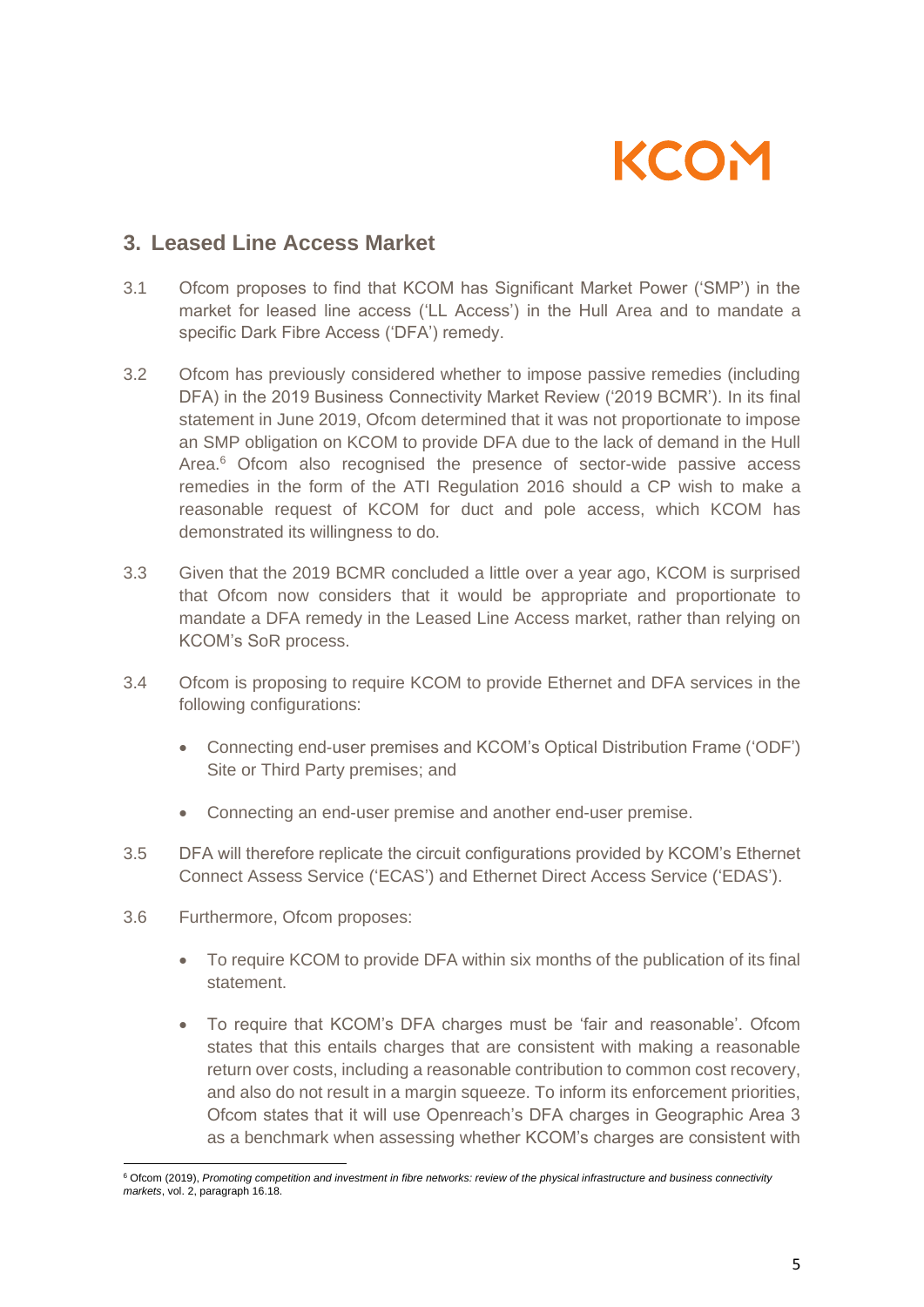

the 'fair and reasonable' requirement.<sup>7</sup> Ofcom currently proposes to set Openreach's DFA charges using a cost-based charge control.

3.7 Ofcom does not define the detailed specification of the DFA service. However, it proposes to "have regard" to the technical, operational (provisioning and repair) and commercial aspects of KCOM's EDAS and ECAS offers "as a starting point" in considering whether KCOM's DFA arrangements are fair and reasonable.

#### **KCOM's comments on the proposed DFA remedy**

- 3.8 KCOM considers that the proposed DFA remedy is disproportionate, inappropriate, and will distract KCOM from implementing its wider wholesale strategy to the detriment of customers, for the following reasons:
	- Ofcom has not provided compelling evidence that there is material relevant commercial demand from CPs for a DFA remedy in the Hull Area. KCOM has not received any requests to provide DFA, nor is it aware of material latent demand for such a service. Should such demand arise either now, or during the market review period 2021-26, there is an existing and transparent mechanism (i.e. the SoR process) by which a CP could request DFA (either individually or as a joint request with one or more other CPs).
	- KCOM's network structure means that introducing DFA will be costly and disruptive to introduce. KCOM's network architecture is such that the provision of DFA between exchanges would require KCOM to dedicate inter-exchange fibre strands that are currently shared to a specific user. The provision of DFA circuits would therefore lead to a substantial increase in the use of interexchange fibre/duct compared to active services. Since Openreach's wholesale leased line circuits do not have any shared fibre, these additional costs are not reflected in Ofcom's proposed price benchmark. DFA may also require additional fibre investment (which would reduce the efficiency of our network), and risk potential disruption to current services and future developments. This is particularly the case given the unrealistic timeframe Ofcom proposes for developing the DFA service.
	- KCOM considers that Ofcom overstates the potential benefits of DFA in the Hull Area. In particular, Ofcom does not consider the availability of KCOM's Optical Wave Access Service ('OWAS') in the Hull Area which can be used to provide Radio Base Station ('RBS') backhaul to mobile operators deploying 5G networks. This 'grey fibre' product offers many of the innovation and flexibility (scalability) benefits that Ofcom attributes to DFA, with the added Quality of

<sup>7</sup> Hull Consultation*,* vol 3, paragraph 2.21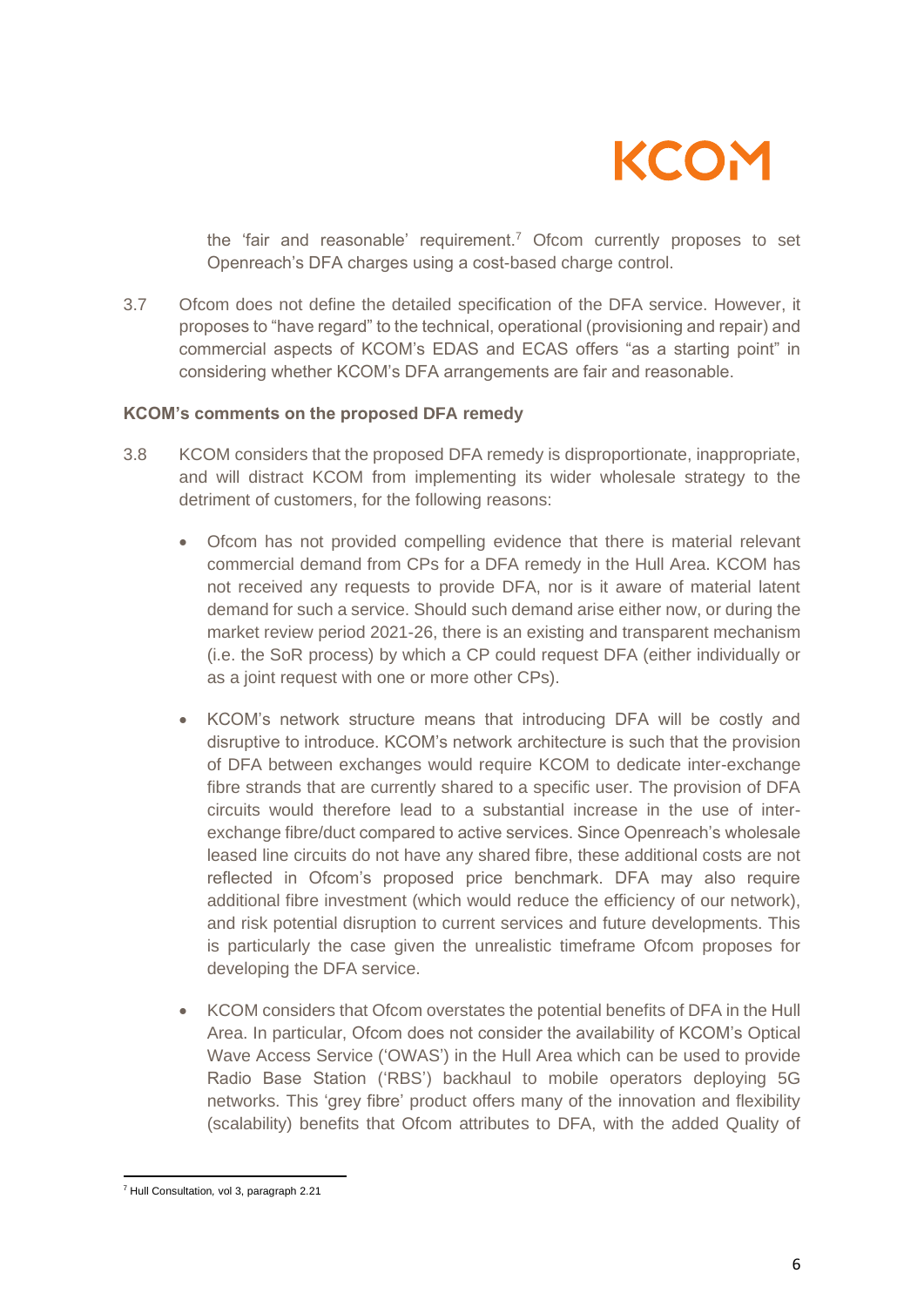

Service ('QoS') features of being capable of supporting higher grade Service Level Agreements ('SLAs').

- KCOM will be unable to recover its costs through DFA charges if demand is low, as KCOM expects.
- Benchmarking of DFA against Openreach charges is not appropriate given the differences in network architecture which implies that KCOM's costs are likely to be higher for DFA.
- SLA levels for DFA should be materially different from those for ECAS and EDAS services to reflect the relevant differences between them.
- Ofcom's proposed timetable for implementation is inappropriately short. The development of the technical specifications of DFA will take some time. KCOM does not have an 'off the shelf' product it can use. KCOM will need to invest considerable time and effort in developing the product. Ofcom is proposing a timetable for DFA implementation that is shorter than the time initially allowed for BT to develop its DFA product in 2016.
- 3.9 We expand on these points further below.

#### *The demand for DFA in the Hull Area is unproven and highly uncertain*

- 3.10 Ofcom has not provided compelling evidence that there is material demand for a DFA remedy in the Hull Area.
- 3.11 As set out above, in the 2019 BCMR Ofcom concluded that mandating the provision of passive access (which includes DFA) was not proportionate as there was insufficient demand for these products. In the limited period between completing its last review of the business connectivity markets last year, Ofcom now states to "*have now seen evidence of demand for passive access for both business connectivity and mobile backhaul*". This evidence appears to comprise of two informal enquiries to KCOM about whether DFA was available<sup>8</sup>, and a call with Three in which it reportedly stated that passive access is very important for its 5G roll-out plans.<sup>9</sup>
- 3.12 KCOM does not consider that the evidence provided by Ofcom indicates that there is sufficient latent demand to imply that mandating DFA access is proportionate or appropriate:

<sup>8</sup> Hull Consultation, vol 3, paragraph 1.20.

<sup>&</sup>lt;sup>9</sup> Hull Consultation, vol 3, paragraph 1.21.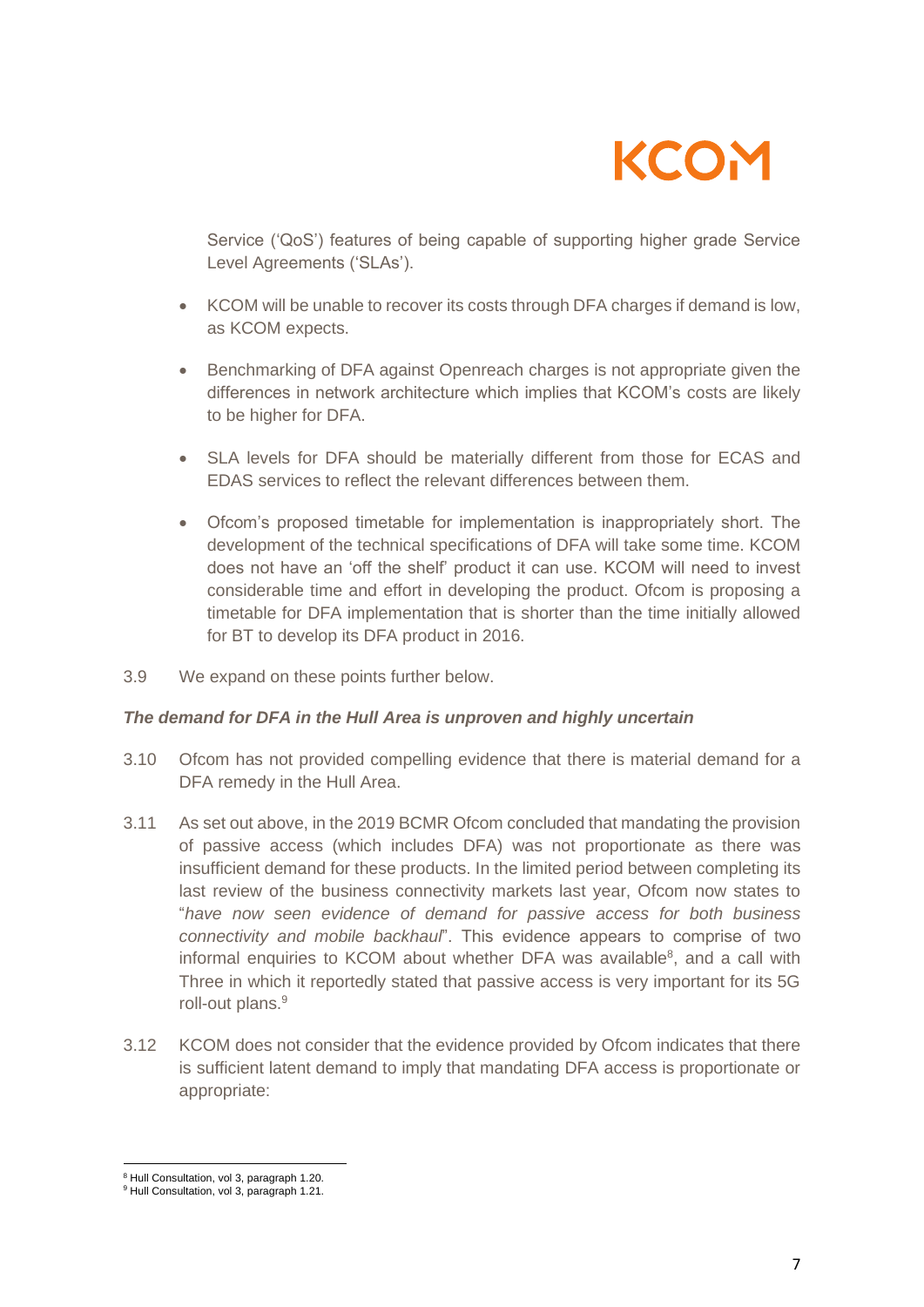

- To the extent that there is reasonable demand for a DFA service, we would expect our CP customers to raise a SoR request.<sup>10</sup> This has not happened. The lack of such requests is consistent with our understanding that there is not reasonable demand for such services in the Hull Area. Consuming DFA requires a step-change in the engineering and related resources for the customer CP. We are not aware of any desire amongst our customers to establish these capabilities in the Hull Area, particularly given the limited scale of the market for such services in the area.
- The basis of the call with Three is unclear. In particular, it is unclear whether the discussion focused on the Hull Area, or whether it related to Three's more general views in the rest of the UK.<sup>11</sup> Furthermore, Ofcom does not provide any details on what supported Three's view.<sup>12</sup> KCOM's expectations, given that it has received no request from Three for DFA services in the Hull Area, are that the claims were not specific to the Hull Area. In any event, Ofcom does not seek to quantify the extent of potential demand from Three for such services or assess the relevance of that potential demand in the context of the material costs and disruption faced by KCOM to provide the service (as discussed further below).
- 3.13 We also note that Ofcom has not identified why the proposed SoR process remedy<sup>13</sup> would be insufficient to meet any requirement for DFA should it emerge over the market review period.
- 3.14 Furthermore, to the extent that there is latent demand for DFA, KCOM understands that there is existing commercial provision in the Hull Area (for example, via CityFibre and MS3). CityFibre operates a fibre network, with a particular focus on the city centre, and it offers DFA on a commercial basis.<sup>14</sup> Based on information Ofcom presents in the Hull Consultation and on press reports, KCOM understands that MS3 is adding to its full fibre network.<sup>15</sup>
- 3.15 As Ofcom recognises, an adverse impact of requiring KCOM to provide a DFA service is that it risks undermining investment in fibre networks and services by rival telecoms operators in the Hull Area.<sup>16</sup> Ofcom dismisses this risk on the ground that it does not consider further large-scale network expansion by alternative providers to be likely. However, it does not provide evidence that alternative providers are

<sup>13</sup> Hull Consultation, vol 4, Condition 3.

<sup>&</sup>lt;sup>10</sup> KCOM's SOR process can be followed whether there is a direct obligation to provide new forms of network access (as in the WBA and WLA markets) or not.

<sup>11</sup> KCOM understands that Three's DFA services are currently provided by CityFibre, who utilise their own network infrastructure to supply DFA services. CityFibre are a direct competitor to KCOM in the Hull Area and are source of competitive constraint in the supply of LL Access in the Hull Area.

<sup>12</sup> Other than noting that its views are consistent with its own general priorities (see Hull Consultation, vol 3, paragraph 1.21).

<sup>&</sup>lt;sup>14</sup> Se[e https://www.cityfibre.com/wp-content/uploads/2016/08/Hull-map-550x420.png.](https://www.cityfibre.com/wp-content/uploads/2016/08/Hull-map-550x420.png)

<sup>15</sup> Se[e https://www.ispreview.co.uk/index.php/2019/01/ms3-upgrades-wholesale-fibre-optic-network-in-hull-uk-for-isps.html](https://www.ispreview.co.uk/index.php/2019/01/ms3-upgrades-wholesale-fibre-optic-network-in-hull-uk-for-isps.html)

<sup>16</sup> Hull Consultation, vol 3, paragraph 2.40.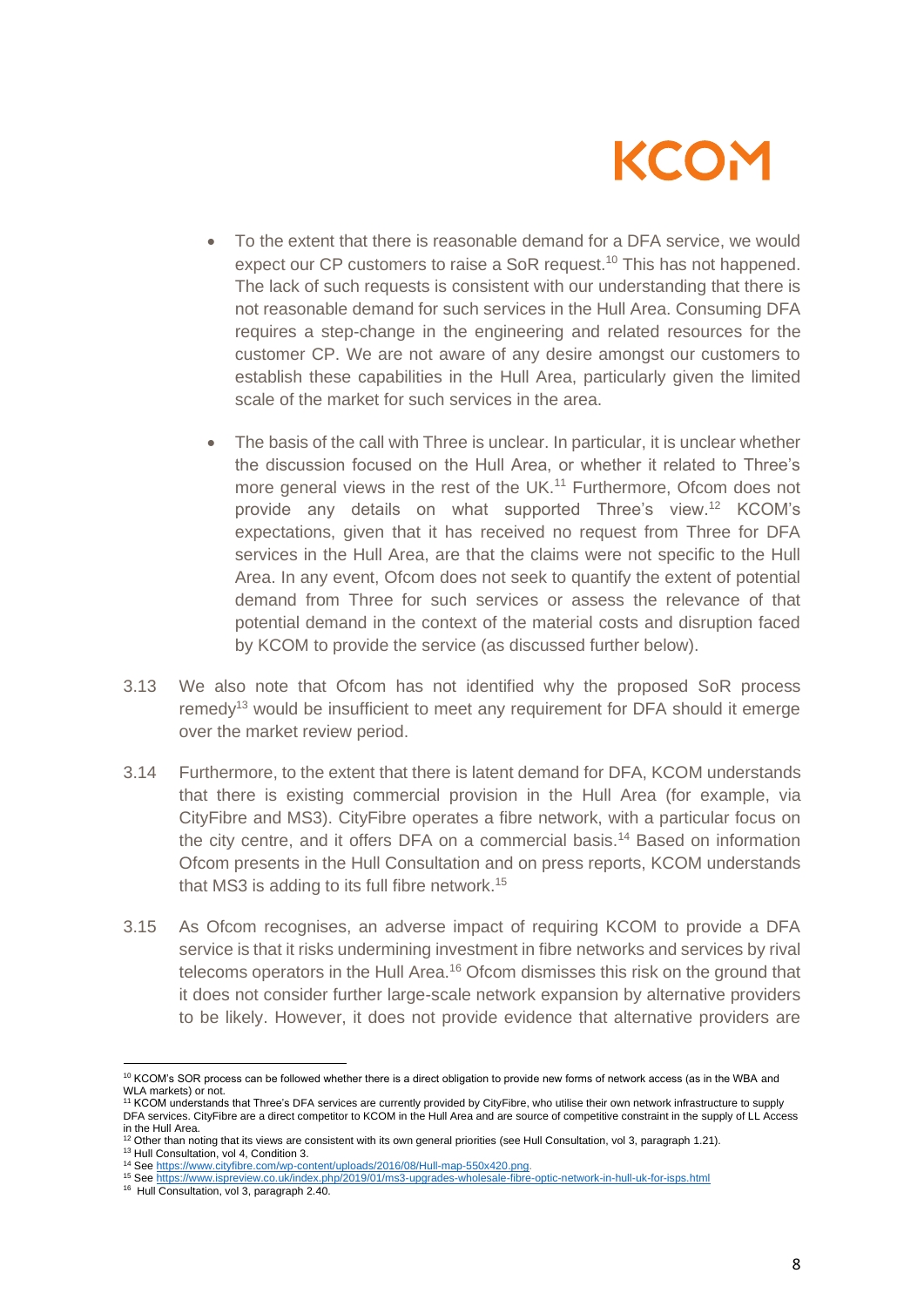

unlikely to compete in the provision of services such as the provision of RBS backhaul or the provision of higher value business connectivity and DFA services. Undermining such investment is not in the interests of consumers.

## *KCOM's core network design means that DFA will be particularly costly and disruptive to implement and will lead to inefficiencies*

- 3.16 KCOM's network structure means that introducing DFA will be costly and disruptive to implement. Given this, developing a DFA service will inevitably result in our wholesale and networks teams being distracted from developing commercial access services that will better meet the needs of existing and potential CP customers.
- 3.17 KCOM's Ethernet network comprises a ring of connected "core" exchanges which are fed by "access" exchanges. KCOM's ECAS and EDAS leased line products may have one or two terminating segments plus inter-exchange connectivity. For example, an end-to-end circuit may be routed through a local exchange, across KCOM's core network, and through a distant local exchange. This is outlined in Figure 1 below.



#### **Figure 1: KCOM Ethernet network architecture**

#### *Source: KCOM*

- 3.18 KCOM understands that Openreach's EAD services are based on a dedicated endto-end fibre.<sup>17</sup> This differs from KCOM's ECAS/EDAS services however, which are not based on an end-to-end dedicated fibre. Whilst the terminating segments in KCOM's ECAS/EDAS circuits comprise a single dedicated fibre, where circuits traverse KCOM's core network, several services are trunked together for transmission across a single fibre.<sup>18</sup> These inter-exchange circuits provide dedicated bandwidth, remain logically separate, and are not aggregated.
- 3.19 KCOM's network architecture means that an end-to-end ECAS/EDAS circuit will partially utilise the network equipment located at each of KCOM's exchanges (i.e. as part of the core network), in addition to the end-user equipment at either end of the circuit (i.e. the circuit termination points).

<sup>17</sup> Ofcom (2015), *Business Connectivity Market Review Consultation*, Annex 16, figure A16.5.

<sup>18</sup> Inter-exchange connectivity is supplied over 10Gbps or 100Gbps links.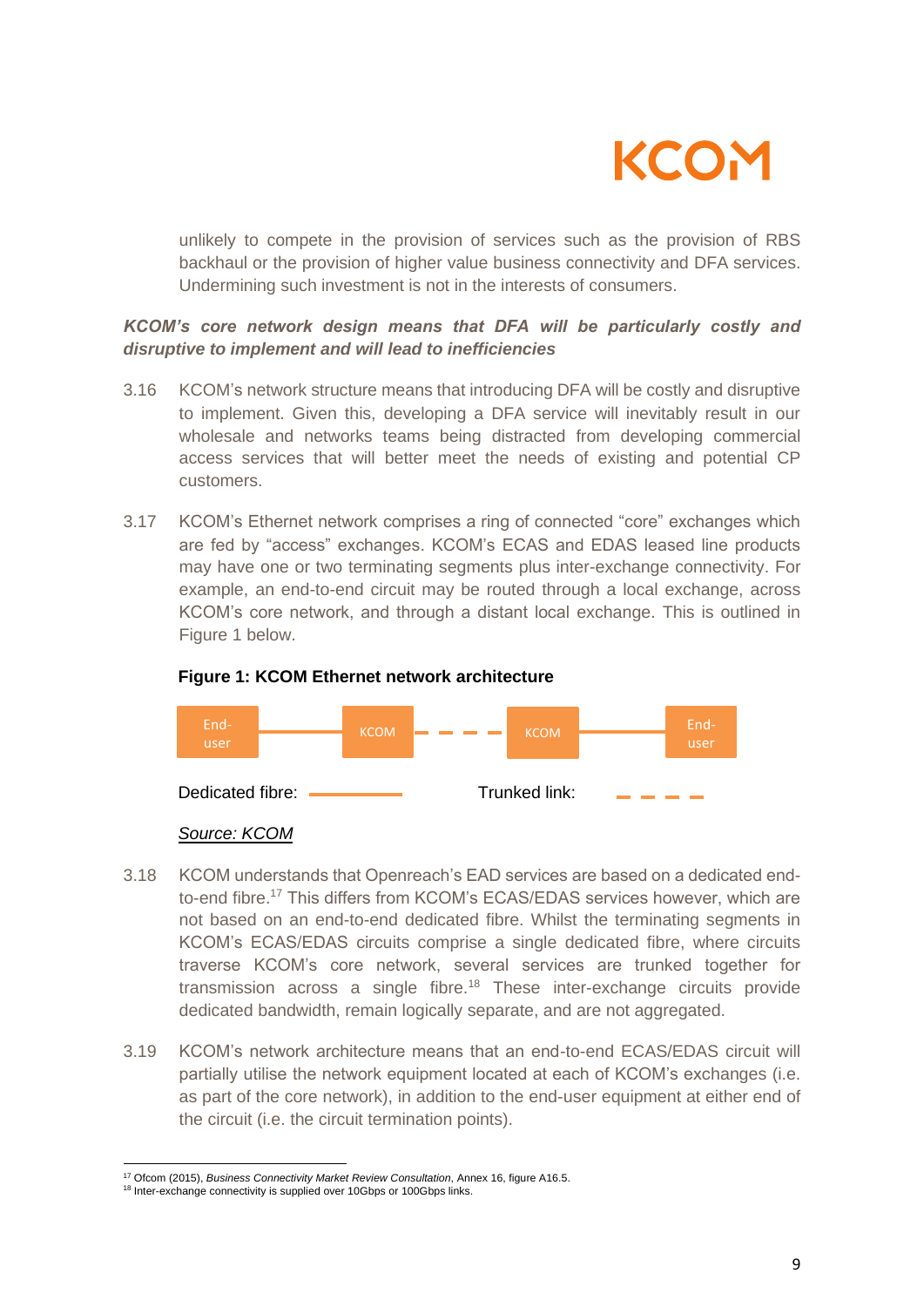

- 3.20 Given the presence of shared fibre in KCOM's network, Ofcom's proposed DFA remedy will lead to productive inefficiency. This is because DFA will lead to an increase in the amount of duct/fibre being used compared to ECAS/EDAS circuits, which will result in increased costs.
- 3.21 KCOM's core network is scaled to efficiently meet the expected demand for the current portfolio of services given the network design for those services. We do not maintain inefficient spare capacity in the core. To provide end-to-end dedicated DFA services that traverse our core network, KCOM would need to use specific inter-exchange fibres that may require the installation of additional fibre. This would compromise the efficiency of KCOM's ethernet network. In addition, KCOM considers that, to the extent that KCOM would need to install additional fibre to meet the demand for DFA, this would require additional investment and management resources which are likely to disrupt current services and plans.
- 3.22 Ofcom does not appear to have considered the impact of KCOM's network structure in its assessment of DFA. KCOM considers that this is an important omission. As a consequence, we consider that Ofcom has not fully appreciated the additional cost and complexity that would be entailed in implementing DFA in the Hull Area.
- 3.23 A practical timing issue that needs to be considered for implementation is that  $[\mathcal{K}]$ .

#### *Ofcom's assessment overstates the potential benefits that Ofcom attributes to DFA*

- 3.24 Ofcom argues that regulated DFA has the potential to deliver three benefits as follows:
	- Users would be able to choose their own electronic equipment, enabling them to deliver services that better suit their needs and the needs of their customers;
	- Users would be able to make efficient decisions on bandwidth upgrades based on the underlying costs of upgrades; and
	- Users would be able to eliminate inefficient active equipment duplication.
- 3.25 KCOM considers the benefits of DFA are likely to be limited in the Hull Area since:
	- **Any benefits of equipment choice will be small.** All leased line circuits with a speed of 1Gbps or below are delivered using exactly the same electronic equipment, with sub-1Gbps services being delivered through throttling. This equipment is commoditised, and there are therefore no benefits associated with customers choosing the electronic equipment. Services above 1Gbps, which are typically 10Gbps circuits, require more complex and expensive electronic equipment. However, within the Hull Area KCOM provides fewer than  $[\mathcal{K}]$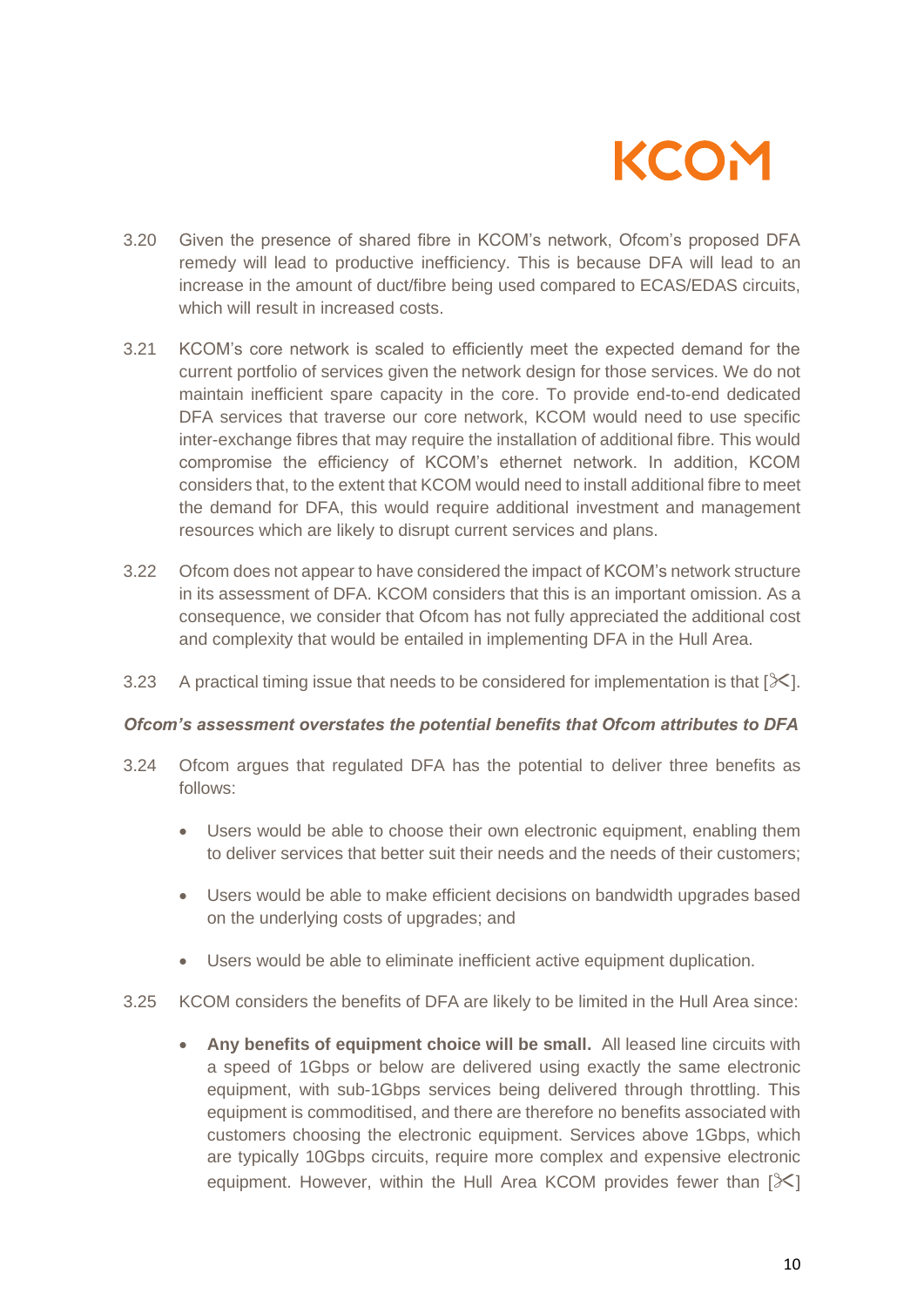

ECAS or EDAS circuits above 1Gbps and they are all at 10Gbps. In addition, the availability of KCOM's OWAS product limits the potential incremental benefits from DFA, as explained below.

- **DFA will not result in a significant reduction in the duplication of active equipment in the Hull Area**. KCOM's customer-sited equipment for any existing active circuits which migrate to DFA is unlikely to be re-used and hence there is no avoidable cost saving. As noted, a DFA circuit that traverses two or more KCOM exchanges would use more inter-exchange fibre/duct than an equivalent KCOM leased line circuit due to the use of trunking in the core network by KCOM. This means that DFA would result in a less efficient core network architecture than the current active services. KCOM considers that this effect is likely to be significantly larger than any potential saving in the reduction of active equipment required in the network.
- 3.26 Moreover, Ofcom does not appear to have taken KCOM's OWAS product into account when assessing the potential benefits of its proposed DFA remedy. This product is a 'grey fibre' high-speed point to point WDM service that consists of a core 10Gbps lit and managed wavelength with the option for the CP to use additional wavelengths between sites using a CP's own additional termination equipment.<sup>19</sup>
- 3.27 The OWAS product has been available since November 2019 and was developed to provide a flexible connectivity product that allows users greater control of both bandwidth and equipment, and to complement KCOM's portfolio of active leased line services. It is subject to a Reference Offer and fair and reasonable pricing obligation. KCOM's OWAS product can be used to provide RBS backhaul to mobile operators deploying 5G networks and is currently purchased by BT.
- 3.28 The OWAS product allows CPs to realise many of the benefits of flexibility and scalability that Ofcom attributes to DFA. As explained above, users who wish to increase bandwidth to meet additional demand can purchase one or more additional 10Gbps wavelengths by installing their own electronic equipment. In this way, the OWAS product combines the advantages of a managed leased line service (i.e. guaranteed service levels backed by SLAs and SLGs) with the option to readily increase bandwidth to meet demand.
- 3.29 For these reasons, KCOM considers that Ofcom's proposal to mandate DFA in the Hull Area is disproportionate and inappropriate. The limited incremental innovation benefits obtained from DFA over and above the existing 'grey fibre' service do not justify the costs and disruption of mandating DFA in the Hull Area.

<sup>&</sup>lt;sup>19</sup> Se[e http://pricing.kcomhome.com/media/1584/p13-s37\\_optical\\_wave\\_access\\_service.pdf](http://pricing.kcomhome.com/media/1584/p13-s37_optical_wave_access_service.pdf)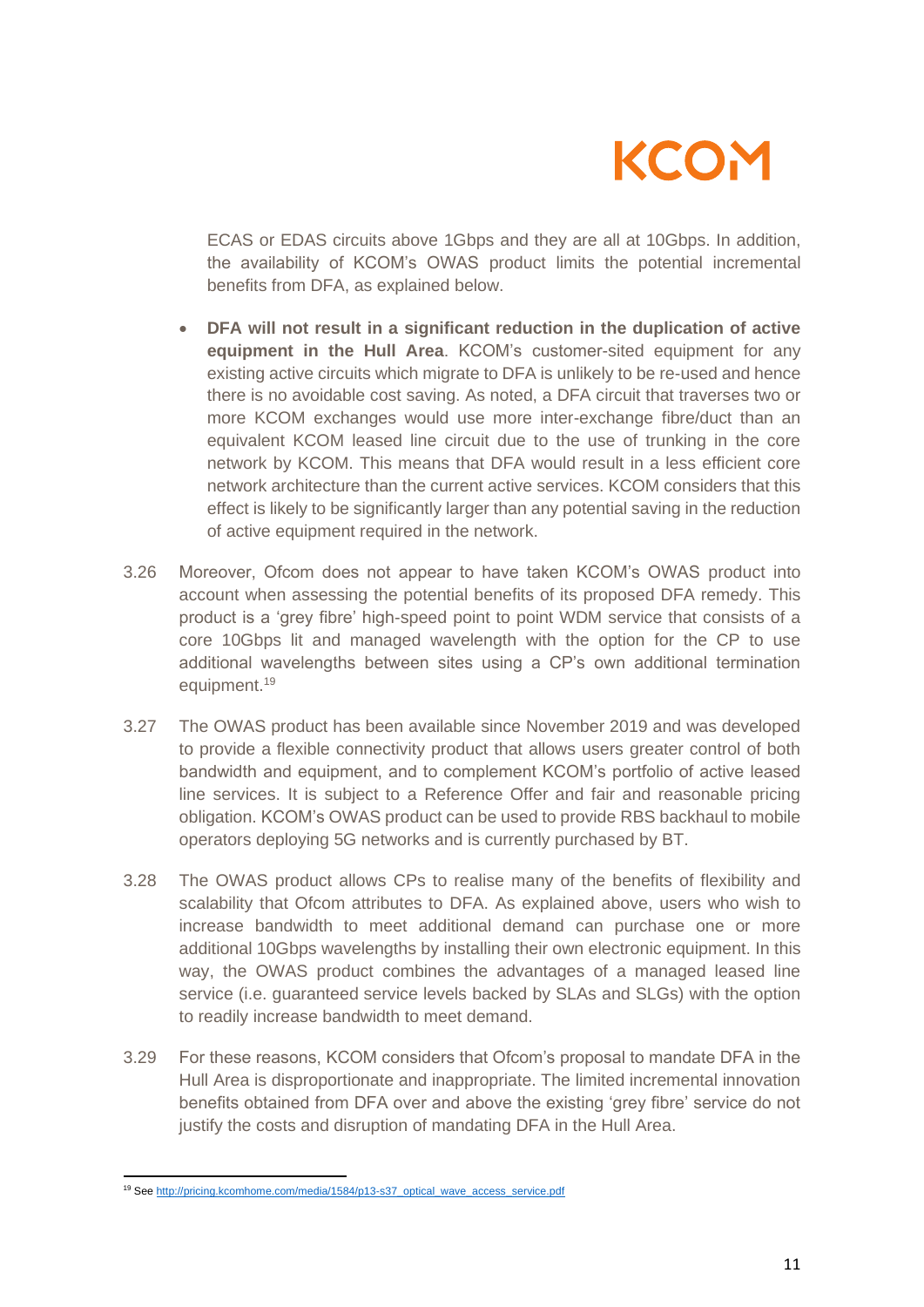

#### *KCOM will be unable to recover its costs in DFA charges if demand is low*

3.30 KCOM welcomes Ofcom's recognition that, in principle, it should be permitted to recover its costs of providing DFA, including a reasonable return. However, KCOM is concerned that it will not have the opportunity to do so in practice. The highly uncertain nature of demand, as set out above, means that there is a material risk that KCOM will incur considerable costs if it is mandated to provide DFA. These relate to the costs of developing a DFA product, and the cost of making material changes to the core network architecture as required. KCOM is concerned that it faces a risk of being unable to recover these costs through DFA charges if demand is as limited as KCOM expects.

#### *Benchmarking of DFA against Openreach charges is inappropriate*

- 3.31 KCOM is concerned that it will not be able to sustain a set of charges for DFA which are at or below Ofcom's proposed benchmark of Openreach's DFA charges in Geographic Area 3 of the LL Access market.
- 3.32 Ofcom proposes to set a cost-based charge control for Openreach's DFA charges that is based on BT's network architecture. We understand that Ofcom has derived the cost of DFA from the fully allocated cost of BT's Ethernet Access Direct ("EAD") less the cost of active equipment (along with a number of other smaller adjustments).<sup>20</sup> This approach, which is sometimes referred to as 'boxless EAD', is based on the assumption that Openreach's DFA will use all the same inputs as an active EAD product except the active electronic equipment component. We understand that this involves the implicit assumption that each DFA circuit utilities one fibre circuit over its entire length.
- 3.33 KCOM understands that both Openreach<sup>21</sup> and CityFibre<sup>22</sup> have expressed serious concerns that Ofcom has not included all the relevant costs of DFA, meaning that the proposed wholesale pricing of DFA in Area 3 is not cost-reflective. This is of great concern to KCOM as it would result in a price benchmark that is artificially low and which would not provide a reasonable way to assess whether KCOM's DFA charges are fair and reasonable.
- 3.34 In addition to this, KCOM considers it likely that its costs of providing DFA would be materially higher than even a well-founded level of charges for Openreach for the following reasons:

<sup>20</sup> Ofcom (2020), *Promoting investment and competition in fibre networks: Wholesale Fixed Telecoms Market Review 2021-26*, Annex 19, paragraph A19.11-A19.22.

<sup>21</sup> Openreach (2020), *Promoting competition and investment in fibre networks: WFTMR 2021-26,* paragraph 1.9.

<sup>22</sup> CityFibre (2020), *Response to the WFTMR Consultation,* section 6.4.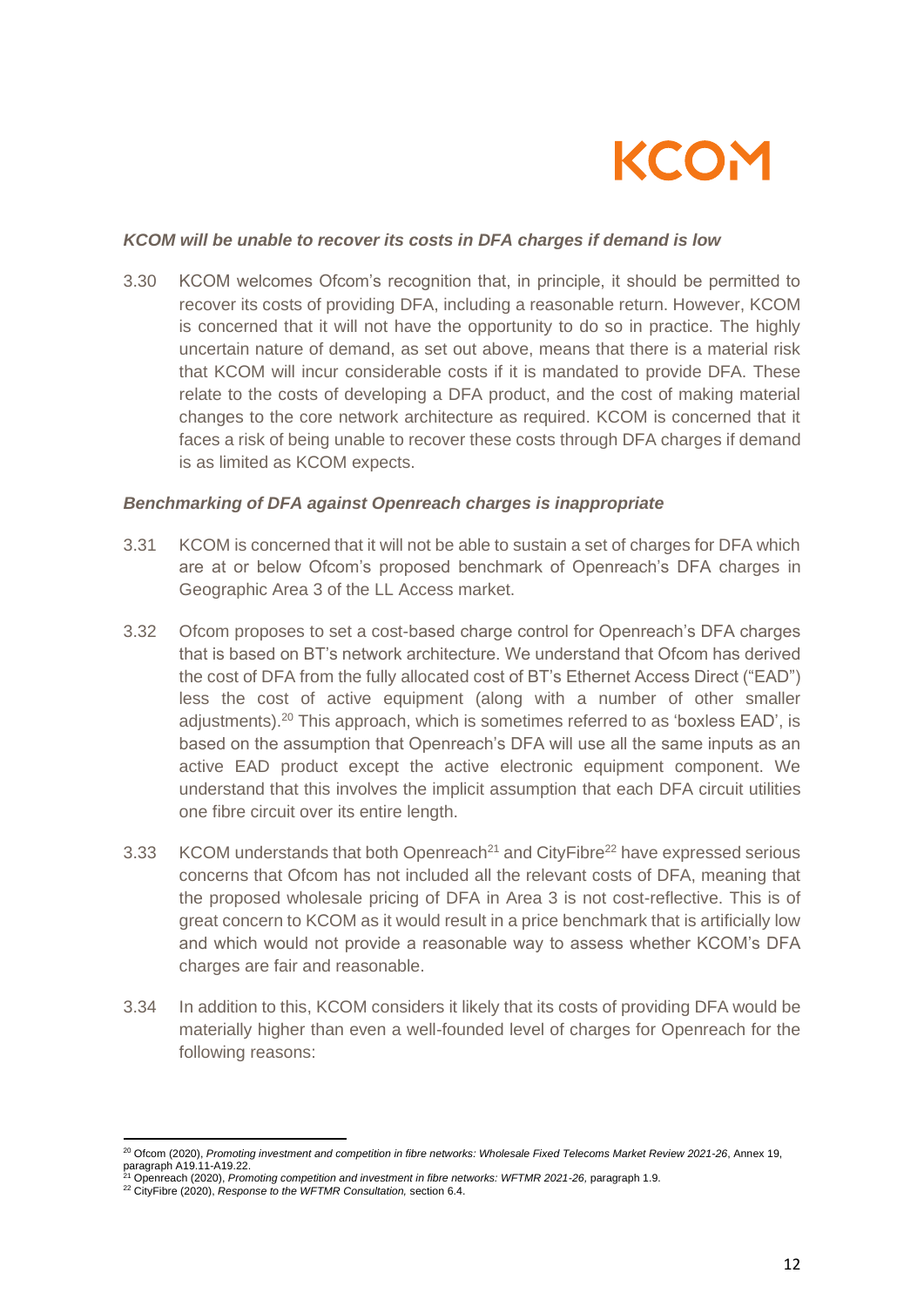

- Firstly, there are material differences between KCOM's and BT's network architecture that are not reflected in the proposed benchmark. As explained above, unlike Openreach, KCOM's ethernet network utilises shared fibre in the core. As a result, KCOM's costs of DFA would involve significant additional costs including, for example, inter-exchange fibre and duct required to deliver services.
- In addition, KCOM's substantially smaller scale than Openreach means that, even in the event that there is demand for the service, the product-specific incremental costs (including product development and productisation costs) would be recovered over a much smaller demand base.
- *3.35* For these reasons, KCOM is concerned that the proposed benchmark for DFA charges may prevent it from setting appropriate charges to recover efficiently incurred costs whilst remaining within the benchmark. Moreover, if KCOM is unable to set charges that reflect incremental cost differences this may lead to the inefficient use of DFA by access-seekers and undermine cost recovery on ECAS and EDAS circuits.

## *KCOM considers that DFA SLA levels should be materially different from SLAs for ECAS and EDAS services*

- 3.36 KCOM considers that the appropriate levels of provisioning and repair service for DFA should be materially different to those for EDAS and ECAS services to reflect the differences between them. In particular:
	- KCOM's repair SLAs for ECAS/EDAS circuits are based on its ability to actively manage the service and to have visibility over the circuit on an end-to-end basis. Should there be a fault with an ECAS/EDAS, KCOM can readily identify the source of the fault and seek to correct it quickly. In contrast, KCOM has no visibility over an end-to-end DFA circuit because of its passive nature. Should a fault develop, KCOM could not readily determine the source of this fault (e.g. network equipment failure, fibre break). Therefore, repair timescales for DFA will necessarily be longer than for active services.
	- Provisioning a new DFA service may require the building of additional fibre capacity in KCOM's core network. This is unlikely to be required for the provisioning of EDAS/ECAS services. This would add to the complexity and nature of activities used to provision DFA which will need to be reflected in provisioning timescales.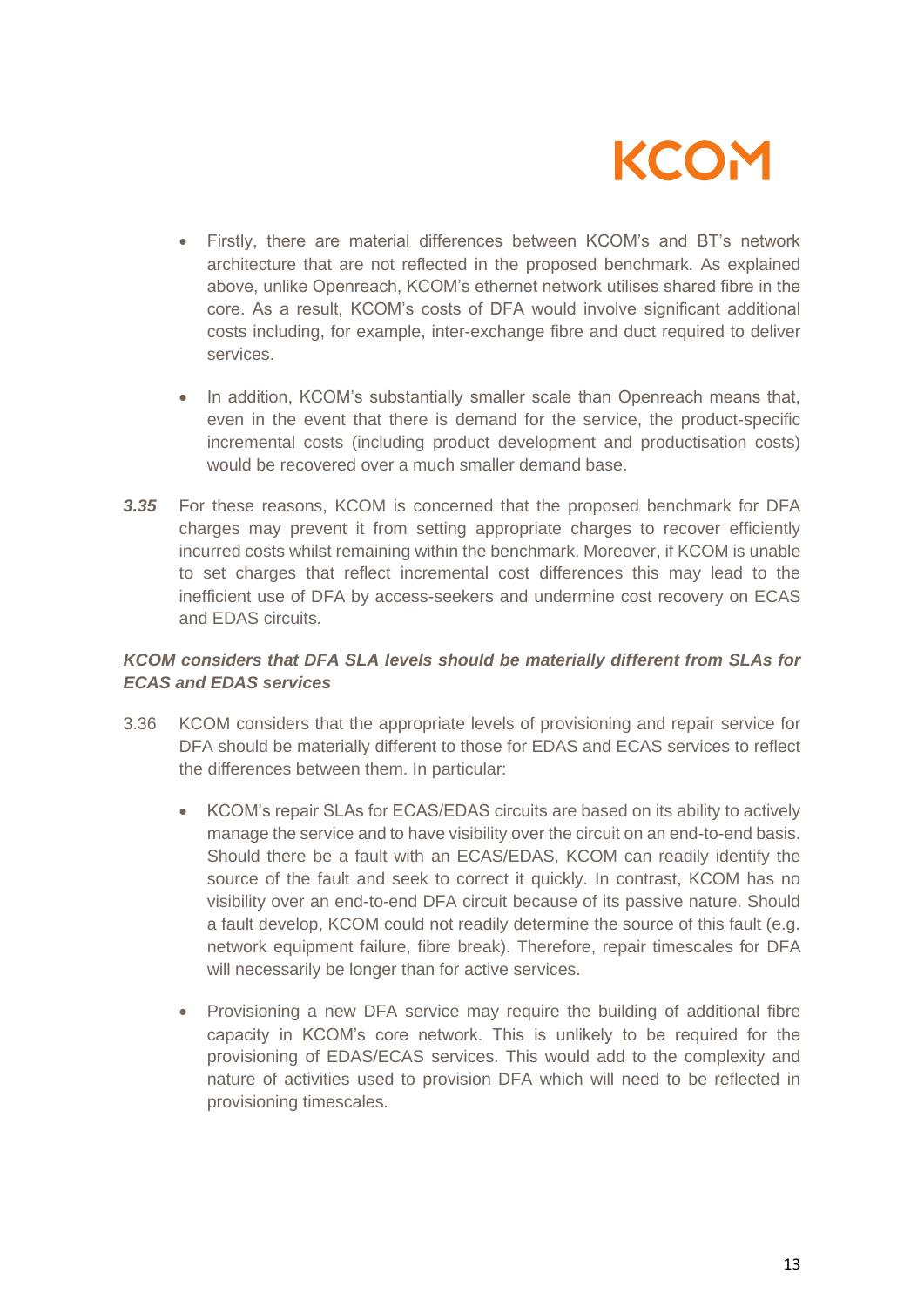

#### *The proposed 6 month implementation period for the DFA remedy is unreasonable*

- 3.37 Ofcom first imposed an obligation on BT to provide DFA services in the Business Connectivity Review Statement published 28 April 2016<sup>23</sup>. The timetable for implementation was a staged approach which would have resulted in the launch of DFA 18 months after publication of the statement (by 1 October 2017). The timetable reflected comments from BT regarding the significant operational impact of introducing a new DFA product.
- 3.38 KCOM will face similar challenges and believes the proposed 9 month period for launch of a DFA product is unrealistic. Technical specification of the product would need to be completed within 6 months to meet the 90 day notification period for launch 9 months after any obligation came into effect.
- 3.39 Alongside this, there will be significant work that needs to be undertaken to ascertain network availability, define product characteristics, update systems, put in place appropriate processes and develop a Reference Offer. We envisage there will be consultation with relevant stakeholders as we develop the product and associated Reference Offer in order to ensure that in addition to meeting KCOM's regulatory obligations, it meets the requirements of potential customers.
- 3.40 Furthermore, we will need to train employees who will be involved in the sale, delivery and ongoing support of the product and ensure that sufficient testing is undertaken before a product is launched.
- 3.41 The development of the DFA and modified WFLLA products will need to draw on the same scarce resource within KCOM, compounding the challenges faced and, inevitably, disrupting our efforts to develop commercial services which better meet customer needs.
- 3.42 For these reasons, we believe that Ofcom's proposal of a 6 month implementation period for DFA is unrealistic. Our current expectation is that, if a DFA remedy is imposed, a minimum timescale of 18 months from the final statement to product launch would be necessary.

#### *Other issues*

- 3.43 KCOM would welcome clarification on the scope of the remedy in relation to:
	- **No requirement between intermediate nodes**: KCOM would welcome confirmation from Ofcom that KCOM would not be required to supply DFA between intermediate nodes in the KCOM network.

<sup>23</sup> Ofcom (2016), *Business Connectivity Market Review*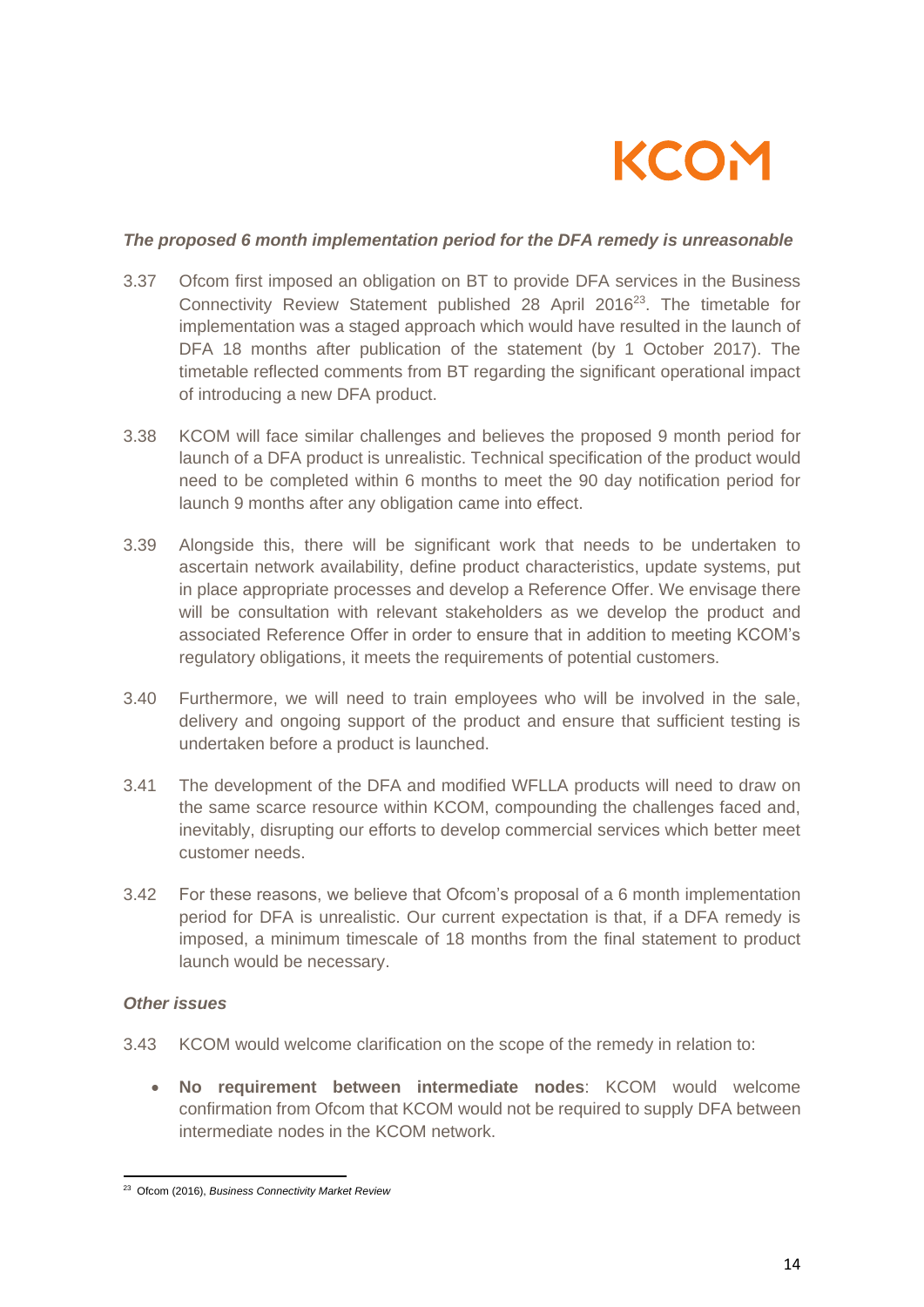

- **Clarification around network extensions in the local access network**: KCOM would welcome guidance on the requirement to modify its network in response to requests for DFA. The proposed obligation requires KCOM to provide DFA circuits on "reasonable" request. While KCOM has an extensive local access duct and fibre network in the Hull Area, there are still geographic locations that are outside its duct and fibre network. For example, Mobile Network Operator sites may not have fibre connectivity if they are not near other dwellings.
- **Clarification around the need for a DFA internal reference offer:** As explained above, ECAS/EDAS circuits are delivered over trunked circuits in the interexchange network. Each ECAS/EDAS circuit does not "consume" a DFA circuit, except in the access network. We therefore consider that DFA should not be subject to an internal reference offer requirement.

## **4. WLA market**

- 4.1 Ofcom proposes to find that KCOM has SMP in the Wholesale Local Access ('WLA') market in the Hull Area. To remedy this, Ofcom proposes to require KCOM to provide fibre-based network access in the Hull Area on fair and reasonable terms and conditions, including pricing.
- 4.2 To inform its enforcement priorities, Ofcom proposes to set a specific benchmark rate for the price of KCOM's services at or around 40Mbps equal to the published price of Openreach's FTTP 40/10 service in areas where FTTC is not available, as set out in Ofcom's statement for the Hull WFTMR, and held constant in real terms during the review period. Ofcom does not propose to set a specific benchmark for WLA services at higher bandwidths and states that it will evaluate whether KCOM's prices are fair and reasonable taking into account the available evidence, including equivalent products offered by Openreach.
- 4.3 In addition, Ofcom proposes to direct KCOM to modify the wholesale Reference Offer ('RO') for its fibre WLA product ('WFLLA') by removing the provisions which require access seekers to be located at one of KCOM's five NGA serving exchanges, and instead to provide appropriate interconnection arrangements for access seekers anywhere in the Hull Area (we refer to this as 'distant WFLLA interconnect'). Further, Ofcom proposes that KCOM should publish its amended RO within three months of the publication of the final statement for the Hull WFTMR.

#### **KCOM's comments on fair and reasonable pricing for KCOM's WFLLA prices**

4.4 KCOM notes that in the final statement for the 2018 Hull Area market review of the WI A and WBA markets Ofcom stated that: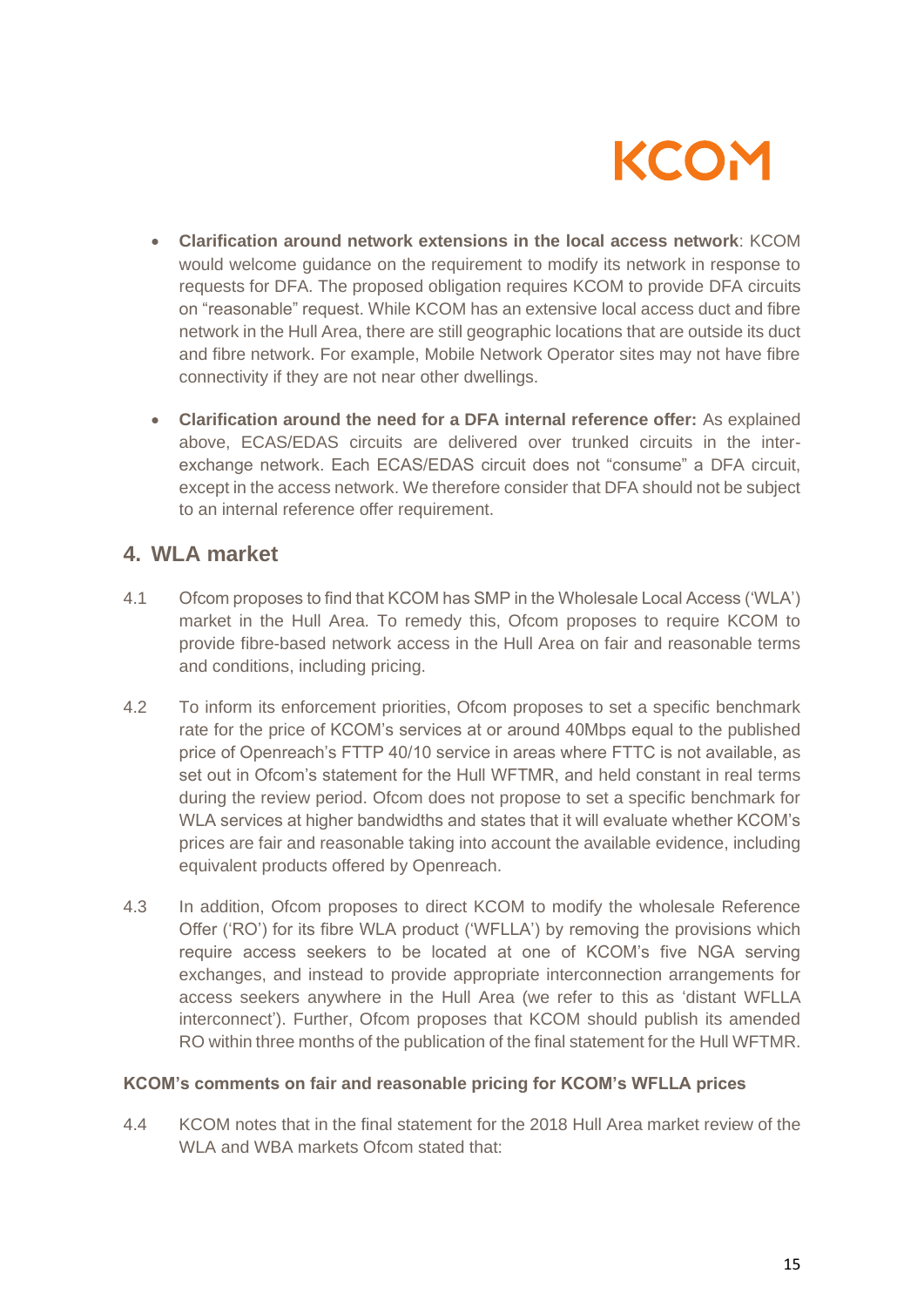

"*We recognise that incentives for investment require KCOM to be offered a 'fair bet', and this may mean that returns above the cost of capital are reasonable where risky investments turn out to be successful.[ …] in assessing whether KCOM's charges are fair and reasonable, we will consider whether they are consistent with making a reasonable rate of return and a reasonable contribution to the recovery of common costs, which includes taking account of a 'fair bet'*."<sup>24</sup>

4.5 KCOM considers that this principle remains relevant and we would welcome confirmation from Ofcom this is the case in the final statement.

#### **KCOM's comments on Ofcom's proposed direction to amend the WFLLA RO**

- 4.6 KCOM believes that Ofcom's proposal to issue a direction to amend the existing WFLLA RO is unnecessary and inappropriate for the following reasons:
	- KCOM is not aware that there is material demand for a distant interconnect product, and KCOM has not received any reasonable requests for such a product. KCOM considers that the current SoR process provides an appropriate and transparent mechanism for managing reasonable requests from one or more CPs, and it is not clear to KCOM why the SoR process hasn't been used by CPs either individually or jointly to register such demand if it exists. KCOM has made CPs aware of the SoR process on multiple occasions, and no CP has raised concerns about its use.
	- The proposed direction risks impeding KCOM's planned improvements to its wholesale platform by diverting scarce resources to the development of a new set of interconnection products. KCOM considers that, in the absence of reasonable demand for these products, it is not appropriate for Ofcom to direct KCOM to modify the WFLLA product set (particularly alongside the proposed obligation to provide DFA).
	- The choice of benchmark for the proposed distant WFLLA interconnect product is unclear, as KCOM is unaware of a comparable Openreach product.
	- KCOM is also concerned that it may be unable to recover the cost of developing a new distant WFLLA interconnect product should there be limited demand for the product.
	- Ofcom's proposal that KCOM should publish an amended RO within three months of the WFTMR final statement is unrealistic and unreasonable. This would not allow sufficient time for KCOM to carry out the activities needed to

<sup>24</sup> Ofcom (2018): *Wholesale Local Access and Wholesale Broadband Access Market Reviews – review of competition in the Hull Area*, paragraph. 4.77.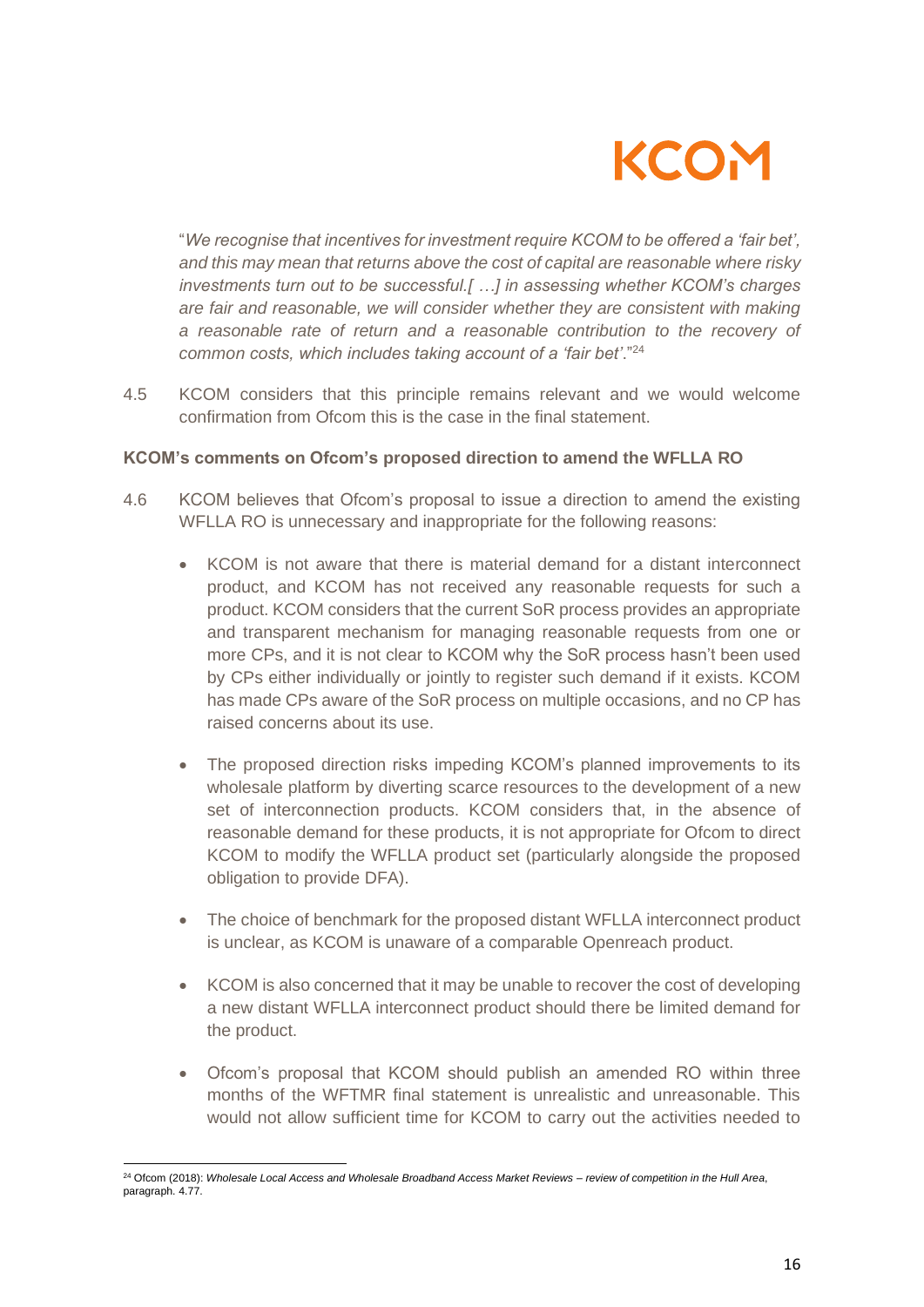

work with customers to understand their requirements, develop the required products, and make the necessary operational and system changes.

4.8 We expand on these points further below.

### *Demand for a new WFLLA interconnection product in the Hull Area is unproven*

- 4.9 Ofcom has not provided compelling evidence that there is reasonable demand for different interconnection arrangements for its WFLLA product in the Hull Area. Ofcom states that it has interviewed stakeholders to determine why no provider currently purchases this product and says that the 'evidence paints a mixed picture'.<sup>25</sup>
- 4.10 Ofcom suggests that there is a perceived lack of space in KCOM's NGA exchanges. This appears to be based on:
	- A response in Ofcom's first RFI in which KCOM stated that it had informed a CP on 2 October 2019 that "*accommodation areas for such colocation facility, while scoped, do not currently exist as no provider chose to use KCOM's LLU offering"*.
	- A statement by Vodafone to Ofcom on 24 February 2020 indicating that one of the reasons it does not have a point of presence in the Hull Area may be because of the difficulties associated with being able to access colocation space.
- 4.11 Ofcom also suggests that access seekers are deterred from using WFLLA by a combination of cost (in particular the costs of building space in exchanges), and a perception that KCOM may be unwilling to work with access seekers.
- 4.12 KCOM does not consider that this provides compelling evidence that there is sufficient demand for a new distant WFLLA interconnection product for the following reasons:
	- Historically KCOM has not provided colocation space as no CP has previously chosen to unbundle one or more of its exchanges. KCOM was previously required to publish a wholesale RO for copper-based services in the WLA, but there was no demand for this (LLU) network access service.
	- KCOM has a space constraint at one of its five NGA serving exchanges which would make it difficult to provide colocation space at that single exchange. However, in the single instance where this was identified as a concern KCOM

<sup>25</sup> Hull Consultation, vol.3, paragraph 2.108.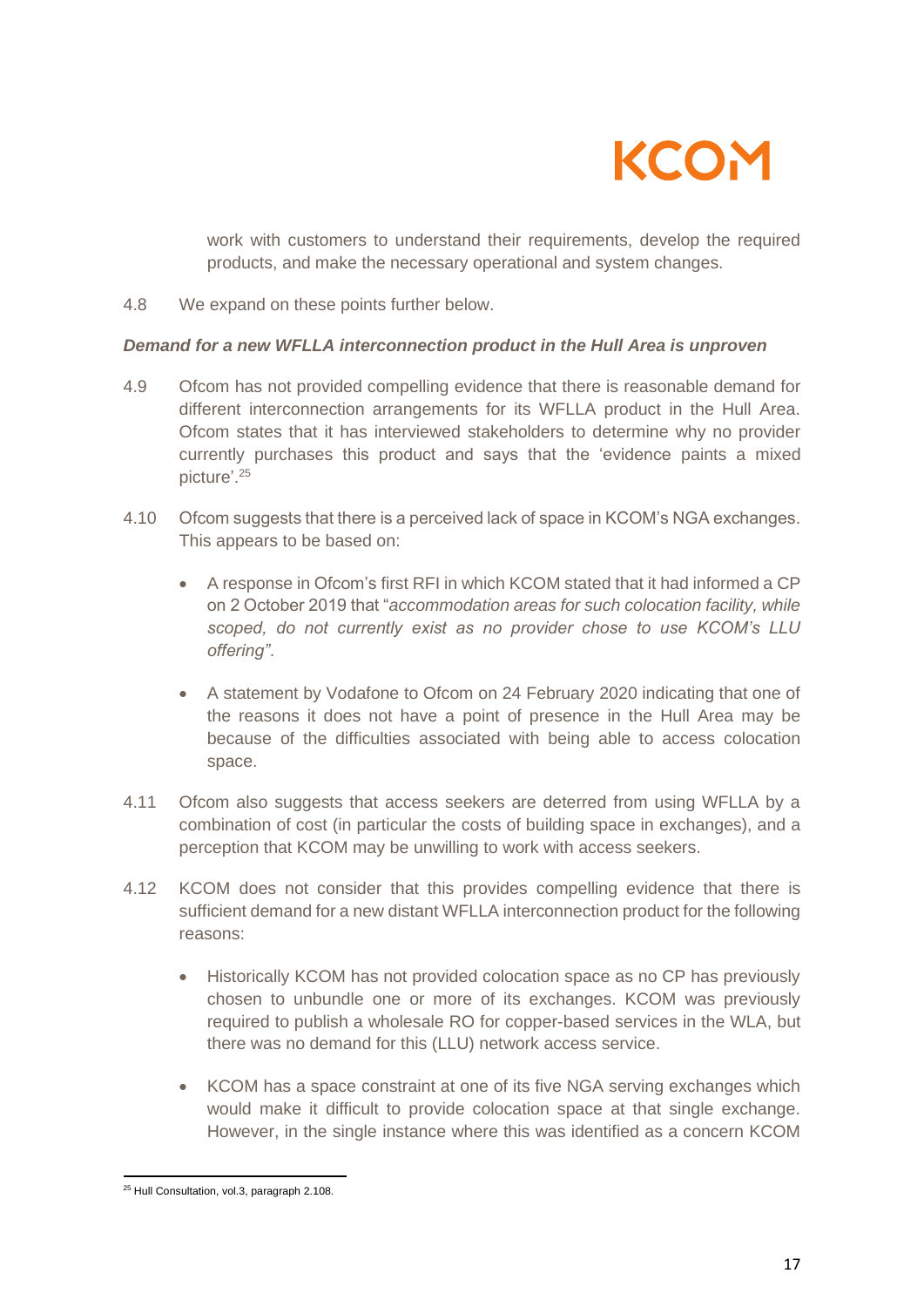

considered an alternative colocation service to ensure that CPs are not disadvantaged by space constraints and could obtain network access.

- KCOM has not received a request from Vodafone for information on the WLA portfolio, including accommodation services.
- KCOM presented its draft WLA wholesale RO to CPs, which was consistent with CPs expectations, and benchmarked accommodation costs against those of Openreach.
- If, as Ofcom suggests, there are multiple providers that would choose to unbundle KCOM NGA exchanges there is clear incentive for them to do so jointly to share the costs of developing the colocation space amongst the relevant CPs. It is not obvious to KCOM from our indicative assessment of the cost of developing colocation that these costs would act as a material hurdle to the business case for unbundling. KCOM would encourage Ofcom to review the business plans of those CPs to understand their modelling assumptions.
- 4.12 As Ofcom notes, CPs that want a form of access that does not require colocation in NGA serving exchanges can submit a SoR to KCOM under existing SMP Condition 2. However, KCOM has received no SoR requests of this nature. Ofcom proposes to re-impose the SoR obligation on KCOM, and this will allow CPs to request modified interconnection arrangements during the 2021-26 period if required. Under both the current and proposed SMP obligations, KCOM would be under an obligation to provide network access on reasonable request.

## *The proposed direction risks impeding KCOM's planned improvements to its wholesale platform*

- 4.13 The proposed direction will require KCOM to divert scarce resources and incur costs to develop a new set of interconnection products for which there is no proven demand. KCOM considers that, in the absence of clear demand for these products, this is inappropriate and risks impeding the implementation of the planned improvements to our wholesale systems and operations that are intended to promote uptake of wholesale access products in the Hull Area, particularly if KCOM is required to complete this alongside the proposed DFA remedy on the unrealistic timescales proposed by Ofcom.
- 4.14 Ofcom suggests that the development of an appropriate set of interconnection products should not be onerous since KCOM's existing Broadband Service Interconnect Link (BSIL) contains some of the elements that would be needed. Ofcom's reasoning appears to be that the point of interconnect ('POI') use case for BSIL is equivalent to an in-span interconnect ('ISI') variant which is similar to the type of arrangement that it envisages might be an alternative to KCOM's existing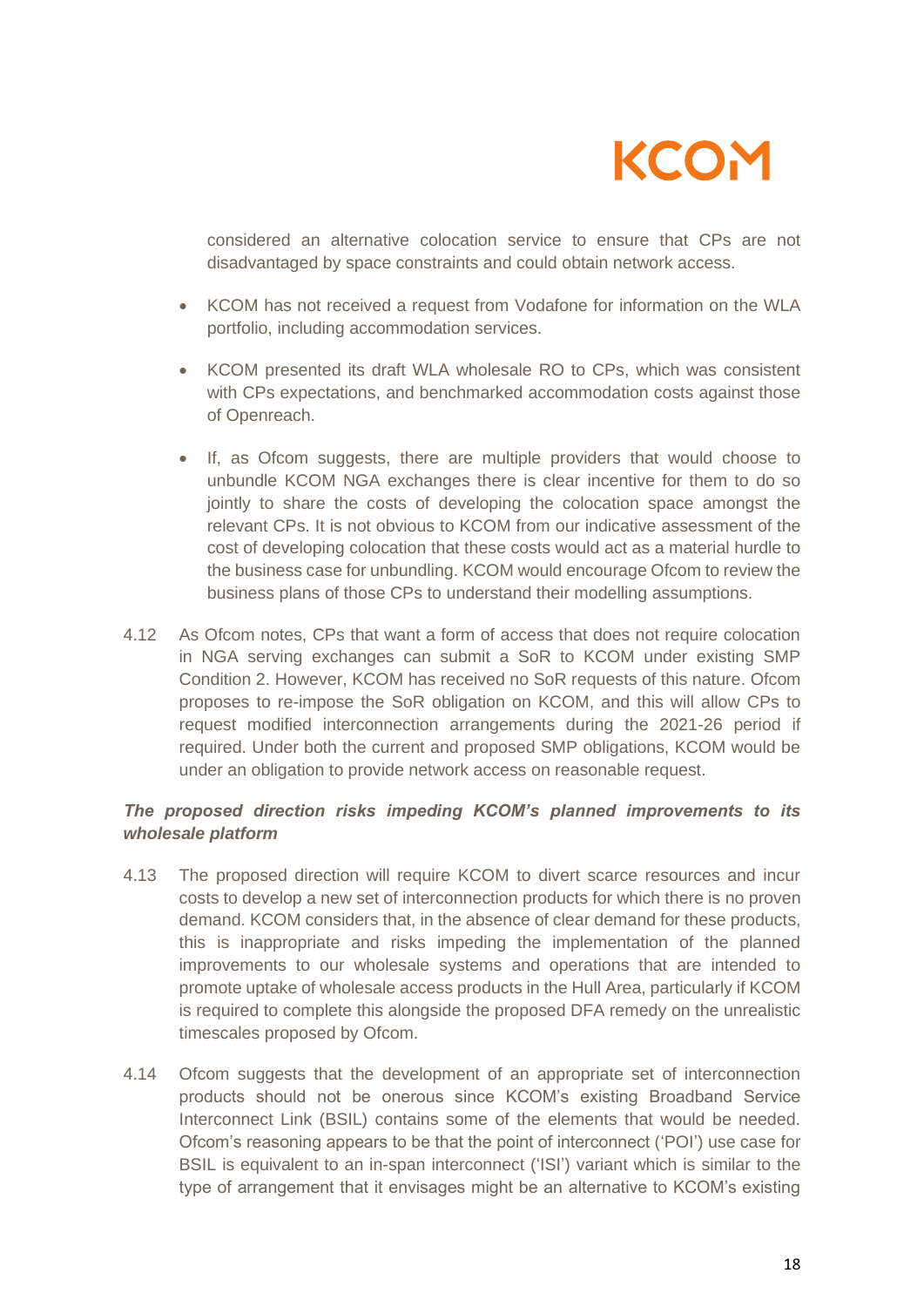

WFLLA interconnection arrangements.<sup>26</sup> KCOM does not agree that this is necessarily an appropriate analogy and the cost of development is likely to depend on the exact product specification required by CPs.

#### *The choice of benchmark for the proposed interconnect product is unclear*

4.15 Ofcom proposes to benchmark KCOM's prices for interconnect products against Openreach's prices for equivalent products or combinations of products. However, KCOM is not aware of any Openreach interconnect products that are comparable to the proposed distant WFLLA interconnect product and would welcome further clarification on Ofcom's choice of benchmark.

### *KCOM may be unable to recover its development costs through charges if demand is low*

4.16 KCOM is also concerned that it may be unable to recover the cost of developing a new distant WFLLA interconnect product if there is limited demand. Ofcom's proposed direction in effect places the demand risk on KCOM in a way that KCOM considers is unwarranted and inappropriate in the absence of clear evidence of material demand.

#### *Ofcom's proposed implementation period is unreasonable*

- 4.17 Development of a new interconnect product, while not as complex as the development of DFA, will require similar activities to be undertaken (i.e. consulting with customers to understand their requirements, developing the required products, and making the necessary operational and system changes). In addition, proposed SMP Condition 7 requires that technical information is notified 90 days in advance of taking effect. It is not reasonable to expect KCOM to have developed a technical specification in advance of having sight of Ofcom's final statement and the associated direction. Moreover, as discussed above in relation to the DFA remedy, development of DFA and the new interconnection products will both need to draw on the same resource within KCOM which will put significant pressure on a small team of people.
- 4.18 For these reasons, KCOM considers that Ofcom's proposed implementation period of three months is not appropriate. We suggest that a period of nine months to amend the WLA RO will be required to carry out the necessary work, should Ofcom decide to impose this remedy in the WLA market.

<sup>26</sup> Hull Consultation, vol. 3, paragraph 2.122.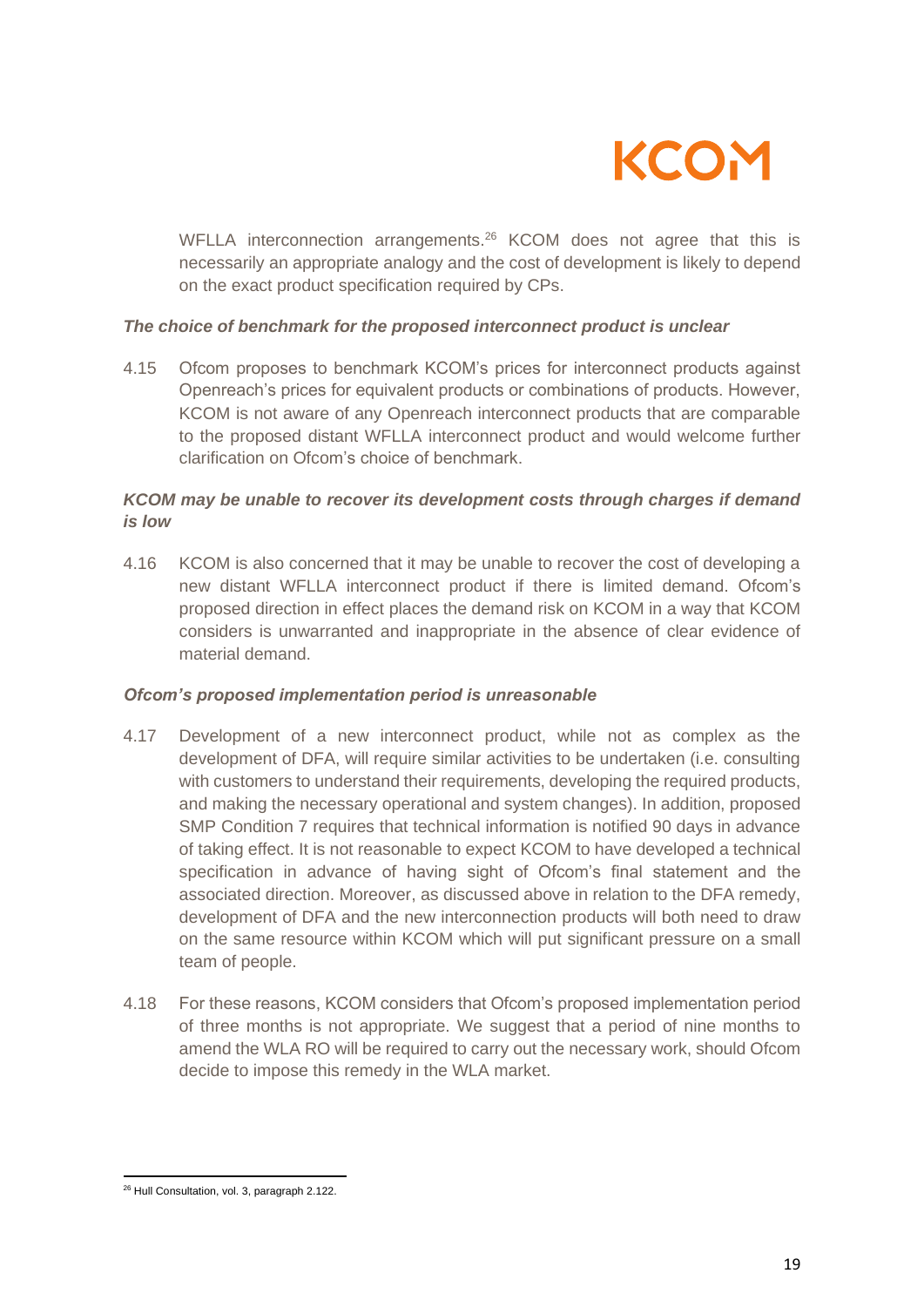

## **KCOM will work with CPs to determine if there is real demand for a distant WFLLA interconnect product**

- 4.19 As explained above, KCOM is not aware that there is material demand for a distant WFLLA interconnect product and is concerned that the proposed direction will result in KCOM expending scarce resources unnecessarily in developing an alternative that will not be used by CPs in practice. This would be inefficient and also risks diverting resources from the activities that KCOM is undertaking that will have a real impact in terms of promoting uptake of wholesale broadband access products in the Hull Area.
- 4.20 KCOM is keen to ensure that it provides wholesale products that meet CPs' requirements, and indeed this is fundamental to its wholesale strategy. To determine whether there is material demand for new interconnection products, KCOM is willing to commit to engage with CPs to better understand their interconnection arrangements and to work with them to develop appropriate alternatives if needed, including some form of distant WFLLA interconnect product. However, to manage the demand risk faced by KCOM and to align incentives, KCOM believes that a more appropriate solution would be that CPs should be required to place a committed order before KCOM undertakes the work required to develop new products.
- 4.21 KCOM considers that this approach would provide an appropriate solution and is willing to consider making a suitable commitment in lieu of the direction proposed by Ofcom.

## **5. WBA market**

5.1 Ofcom considers that the Wholesale Broadband Access ('WBA') market in the Hull Area does not satisfy the three criteria test and is therefore not suitable for ex ante regulation. Ofcom therefore proposes to remove all regulatory obligations from the WBA market in the Hull Area.

## **KCOM's comments**

- 5.2 KCOM agrees with Ofcom that the WBA market should be deregulated in view of the availability of KCOM's regulated wholesale local access product ('WFLLA'). We agree that this product is likely to reduce the cost of access-based entry in the Hull Area compared to potential entry based on KCOM's copper network.
- 5.3 While KCOM welcomes Ofcom's proposals in the WBA market, we are keen to assure our wholesale customers that there is currently no intention to withdraw our 'white label' wholesale fibre broadband product, which provides a point of competitive entry for small, innovative companies.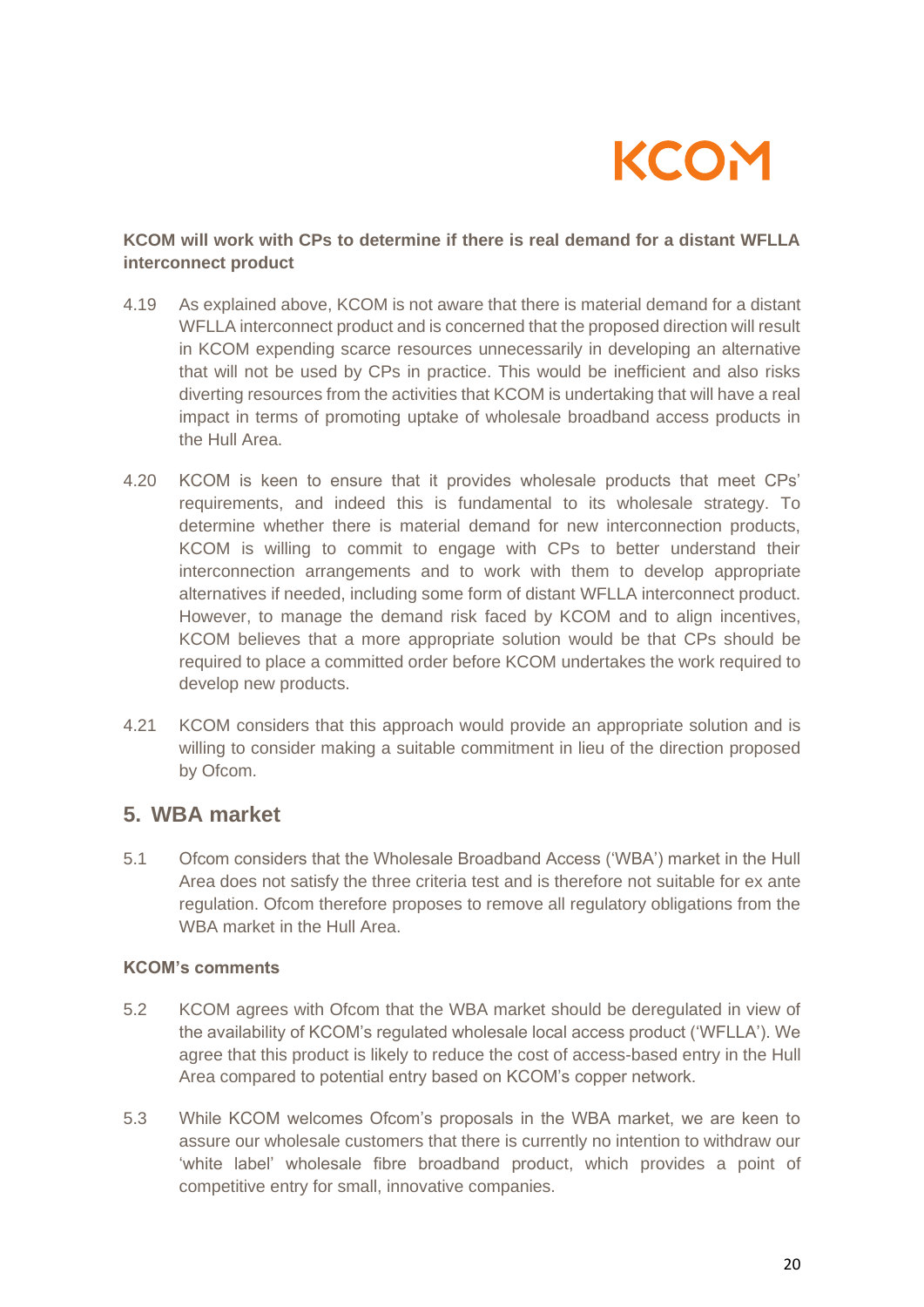

5.4 KCOM also currently intends to continue to offer an aggregated wholesale fibre broadband access service on commercial terms. Some CPs have previously expressed interest in purchasing wholesale bitstream services from KCOM and we are keen to explore whether our Wholesale FibreLine Access product remains relevant for customers.

## **6. Fixed voice transitional arrangements**

6.1 Ofcom considers that the markets for wholesale fixed analogue exchange lines ('WFAEL'), wholesale ISDN2/30, and wholesale call origination ('WCO') in the Hull Area do not satisfy the three criteria test and are not suitable for ex ante regulation. Ofcom proposes to remove all existing regulatory obligations from these markets in the Hull Area, subject to a transitional period of 12 months. A fair and reasonable charges obligation applies in relation to telecoms providers that currently purchase these services from KCOM.

#### **KCOM's comments**

- 6.2 KCOM agrees that there is a clear case for the deregulation of WFAEL, ISDN2/30 exchange lines, wholesale call origination ('WCO') and interconnection circuits:
	- The number of voice-only customers is declining and there is little opportunity to differentiate in the selling of voice only services. Volumes of KLR have been low, primarily because wholesale entry has been based on KCOM's reseller products.
	- Volumes of ISDN2/30 have been declining in recent years. In the period April 2019 to March 2020 there were only 46 new ISDN2 connections and 232 ISDN30 connections.
	- Wholesale call origination is increasingly indirectly constrained by consumers' ability to make voice calls via alternative methods (either mobile or via OTT providers).
- 6.3 KCOM recognises the importance of ensuring that telecoms providers that currently purchase these products have sufficient time to consider their business case and transition to alternative arrangements to avoid shocks to the market and harm to consumers. KCOM considers that the 12 month transition period is reasonable. However, we request that Ofcom considers a mechanism whereby KCOM can seek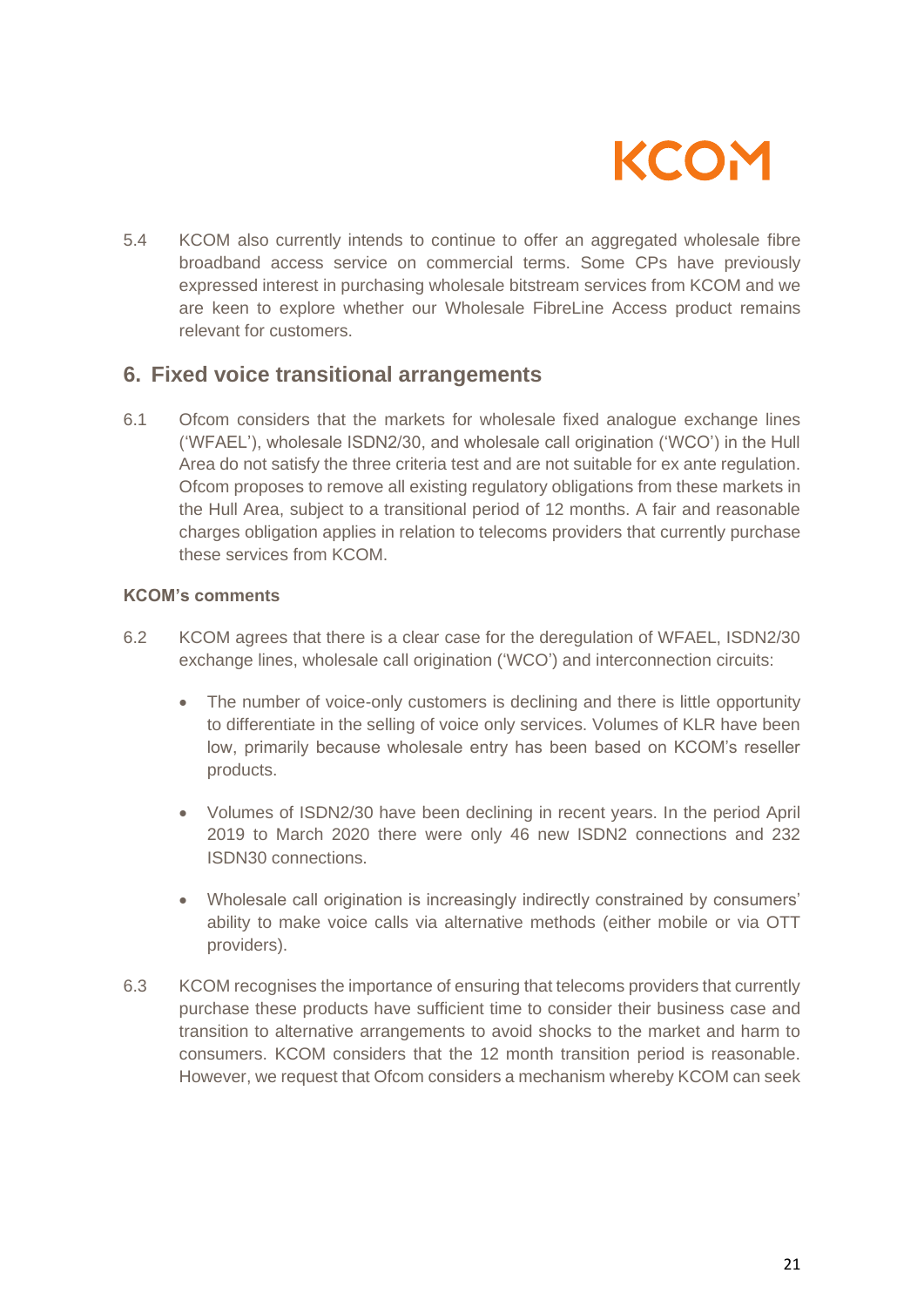

early termination of the transition period for analogue exchange lines and ISDN2/30 if alternative fibre based services become available with 12 months. $27$ 

- 6.4 KCOM considers that the 12 month transition period for WCO and interconnect circuits is not necessary. As Ofcom recognises there are alternatives to WCO available, and we expect migration of services to OTT/VoIP alternatives to accelerate. As volumes decline a continued obligation to supply WCO on a fair and reasonable basis is not appropriate. Additionally, KCOM has established interconnect arrangements with other CPs and has begun discussions concerning migration to IP interconnect. As these interconnects remain necessary to support the handover of calls for termination both within and outside the Hull Area, we have no incentive to withdraw interconnect circuits until an alternative interconnect arrangement is in place.
- 6.5 KCOM is also concerned that the fair and reasonable charges obligation should not prevent KCOM from recovering its efficient costs, or from setting prices that incentivise migration to alternative fibre services. As volumes decline in these legacy market, KCOM's average unit costs will rise due to the presence of fixed costs. In these circumstances we do not believe that a fair and reasonable obligation should preclude KCOM from increasing its prices if this can be justified.
- 6.6 Ofcom does not specifically state that it will continue to benchmark KCOM's prices to BT's prices post de-regulation. However, in the absence of any other guidance we assume that this will be the case. KCOM is concerned that this may not allow for cost recovery if the reduction in demand for BT's voice service declines more slowly than for KCOM, since this would mean KCOM's unit costs are likely to increasing more rapidly.

<sup>&</sup>lt;sup>27</sup> For example, new products such as SIP trunking will increasingly constrain ISDN2/30 pricing. Over-the-top operators can provide SIP trunking over existing broadband connections. intends to launch a wholesale SIP trunking product in Q4 2020.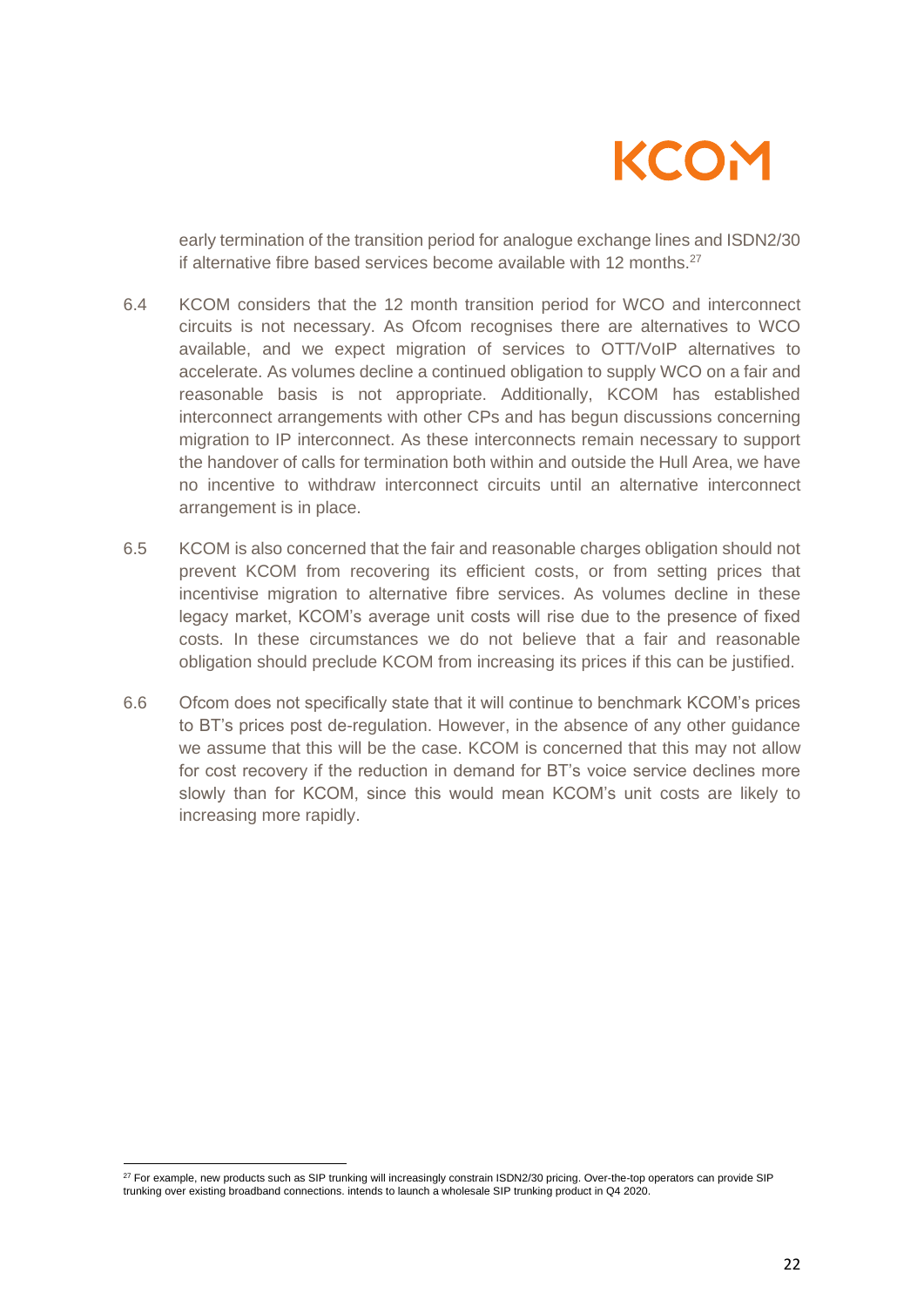

## **7. Regulatory financial reporting requirements**

- 7.1 KCOM notes the financial reporting requirements proposed by Ofcom. We welcome the reduced RFS reporting burden and consider that this appropriately reflects the deregulation of relevant markets. KCOM also supports the proposed permanent change to the RFS submission date.
- 7.2 As KCOM previously stated in response to Ofcom's consultation on its 2019 KCOM Regulatory Financial Reporting (RFR) Statement (the '2019 RFR Statement')<sup>28</sup>, it is important that the regulatory financial reporting requirements of an SMP operator should be sufficient to enable Ofcom to discharge its regulatory duties, to give credibility to the financial reporting regime, and to provide stakeholders with reasonable confidence that the regulated undertaking in question has complied with its SMP conditions.
- 7.3 KCOM agrees that effective RFS reporting should have the following attributes:
	- Relevance. The information needs to answer the right questions, in the right way and at the right time.
	- Reliability. The underlying data must be reliable, suitable rules for treatment of data must be chosen and those rules need to be followed.
	- Transparency. The basis of preparation should be understood by the users of the reports and the presentation of the data should be clear.
	- Proportionality. The reporting requirements should be proportionate to the benefits.
- 7.4 Generally, KCOM considers that Ofcom's proposed regulatory financial reporting proposals reflect the attributes detailed above and broadly agrees that the remedies are appropriate and proportionate. In particular:
	- KCOM agrees that it appropriate to remove the reporting requirements in those markets where Ofcom proposes to find that KCOM has no SMP (i.e. the WBA, WFAEL, ISDN2, ISDN30 and WCO markets). Furthermore, we agree with Ofcom's proposal not to impose cost accounting or accounting separation reporting requirements for the proposed transition period in voice markets.

<sup>&</sup>lt;sup>28</sup> https://www.ofcom.org.uk/ data/assets/pdf\_file/0020/124067/KCOM.pdf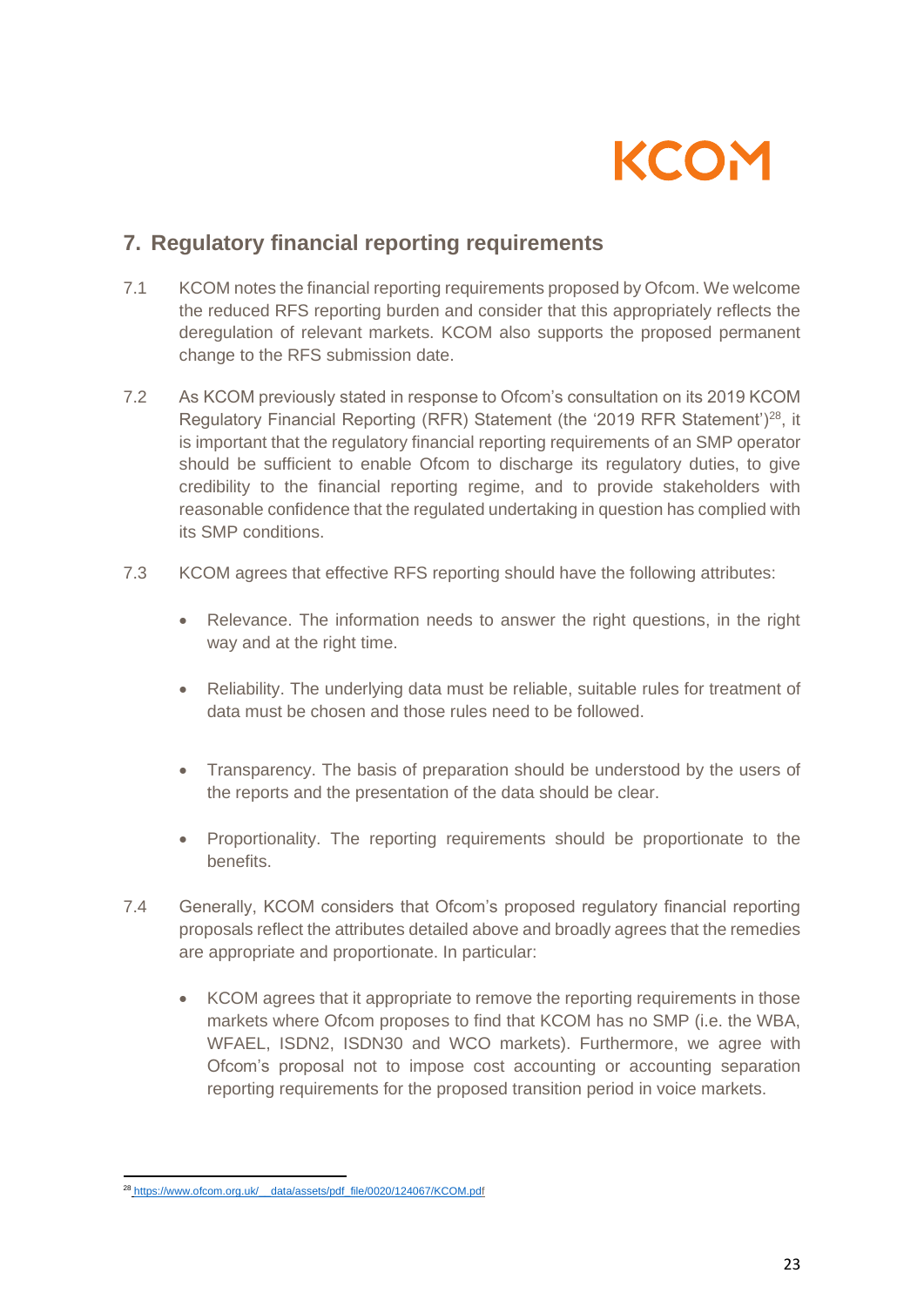

- KCOM agrees with Ofcom's proposal to extend KCOM's reporting deadline. KCOM considers it is appropriate to adjust the deadline for KCOM to publish its RFS, requiring that for the reporting year 2021/22 and subsequent years KCOM publish and deliver to Ofcom the RFS and the corresponding audit opinion within a period of nine months after the end of the financial year to which the RFS relates.<sup>29</sup> There are clear reasons for making this proposed change given changes to KCOM's Group Limited's ongoing financial reporting obligations following the acquisition of the company by MEIF 6 Fibre Limited on 1 August 2019 and the subsequent de-listing from the London Stock Exchange on 2 August 2019.
- 7.5 KCOM agrees with Ofcom proposal to leave the requirements unchanged from the 2019 RFR Statement. In particular:
	- The proposed Network Component Direction continues to be appropriate. As Ofcom notes, it is important to preserve the integrity and consistency of KCOM's RFR and that the network components used by KCOM reflect cost attributions of services in regulated markets. KCOM concurs that the network components identified continue to support the presentation and usability of the RFS and will provide ongoing confidence to all stakeholders about the absence of bias in the preparation of KCOM's RFS.
	- The proposed Transparency Direction continues to be appropriate. It is important to provide Ofcom and other stakeholders with a clear understanding of the financial information presented in the RFS. KCOM concurs that it is necessary to publish a sufficiently transparent description of KCOM's regulatory cost accounting system (including attribution and valuation methodologies), such that a suitably informed reader can gain a clear understanding of the information presented in KCOM's RFS.
	- The proposed form of the Properly Prepared In Accordance With (PPIA) Audit Opinion for the RFS Direction continues to be appropriate. KCOM concurs that it is important that Ofcom and other stakeholders are given reasonable confidence that KCOM's RFS is free from material error and has been prepared following the DOCAS published by KCOM and relevant directions issued by Ofcom.

<sup>&</sup>lt;sup>29</sup> KCOM's current financial year ends on 31 March. The proposal therefore provides KCOM up to 31 December of each year to which the RFS relate to provide Ofcom with its RFS and corresponding audit opinion.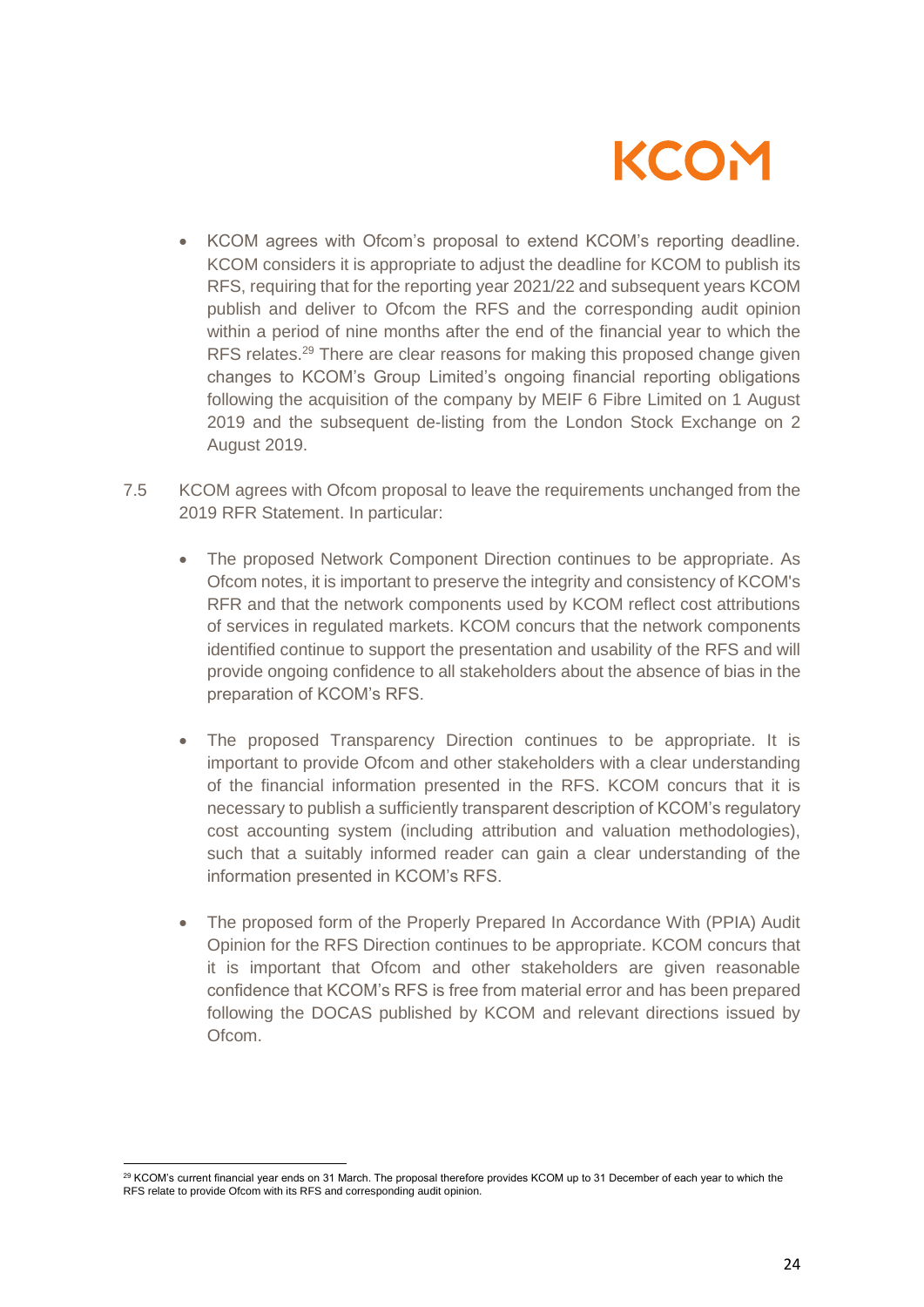

### **KCOM agrees that the reporting requirements in relation to the preparation, audit, delivery and publication of KCOM's RFS direction and the form and content direction**

- 7.6 KCOM agrees that in respect of the markets where Ofcom has made a provisional SMP finding (WLA and LL Access (including where required DFA)), it is appropriate to maintain the current requirement on KCOM to publish KCOM wide and market level information, as well as providing specified private information to Ofcom (consistent with Ofcom's proposed regulatory findings30).
- 7.7 KCOM notes that Ofcom is proposing to direct the recording of service levels and as a consequence require two new schedules relating to service level information specific to services in the WLA and LL Access (including where required DFA) markets in confidence to Ofcom. This introduces a significant additional level of information to be recorded and reported by KCOM. KCOM has concerns with this and therefore wishes to discuss the rationale for this requirement and the associated reporting requirements in further detail with Ofcom.

## **KCOM notes that Ofcom is proposing to direct KCOM to maintain accounting records for Network Services and Network Activities for both the WLA and LL Access markets**

- 7.8 KCOM has the following specific points in respect of the five directions that Ofcom is proposing to make under section 49 of the Communications Act (the 'Act') and the Regulatory Financial Reporting SMP condition proposed in relation to the WLA and LL Access markets:
	- As KCOM has noted elsewhere in its response, it does not consider that the introduction of DFA in the LL Access market is either appropriate or proportionate. By extension, KCOM does not consider that the RFS reporting obligations are required. To the extent that Ofcom reaches a decision to the contrary and chooses to implement the DFA remedy, KCOM considers it important that Ofcom recognises that it will be necessary to undertake new activities to accurately record this information. For example, KCOM does not currently have accurate records of dark fibre lengths. This will incur cost and will be a time-consuming activity.
	- KCOM will need to build new service charges for the proposed DFA product and report against these in the RFS. To the extent that Ofcom reaches a decision to the contrary and chooses to implement the DFA remedy, KCOM considers it important that Ofcom recognises that it will be necessary to

<sup>30</sup> For example, in respect of WLA, KCOM currently reports WLA services within the WBA market. As set out in Volume 2 Section 4, of the Hull Consultation Ofcom proposes to deregulate the WBA market. Consistent with that proposal, Ofcom is proposing to require that WLA market should only contain information relating to WLA services.